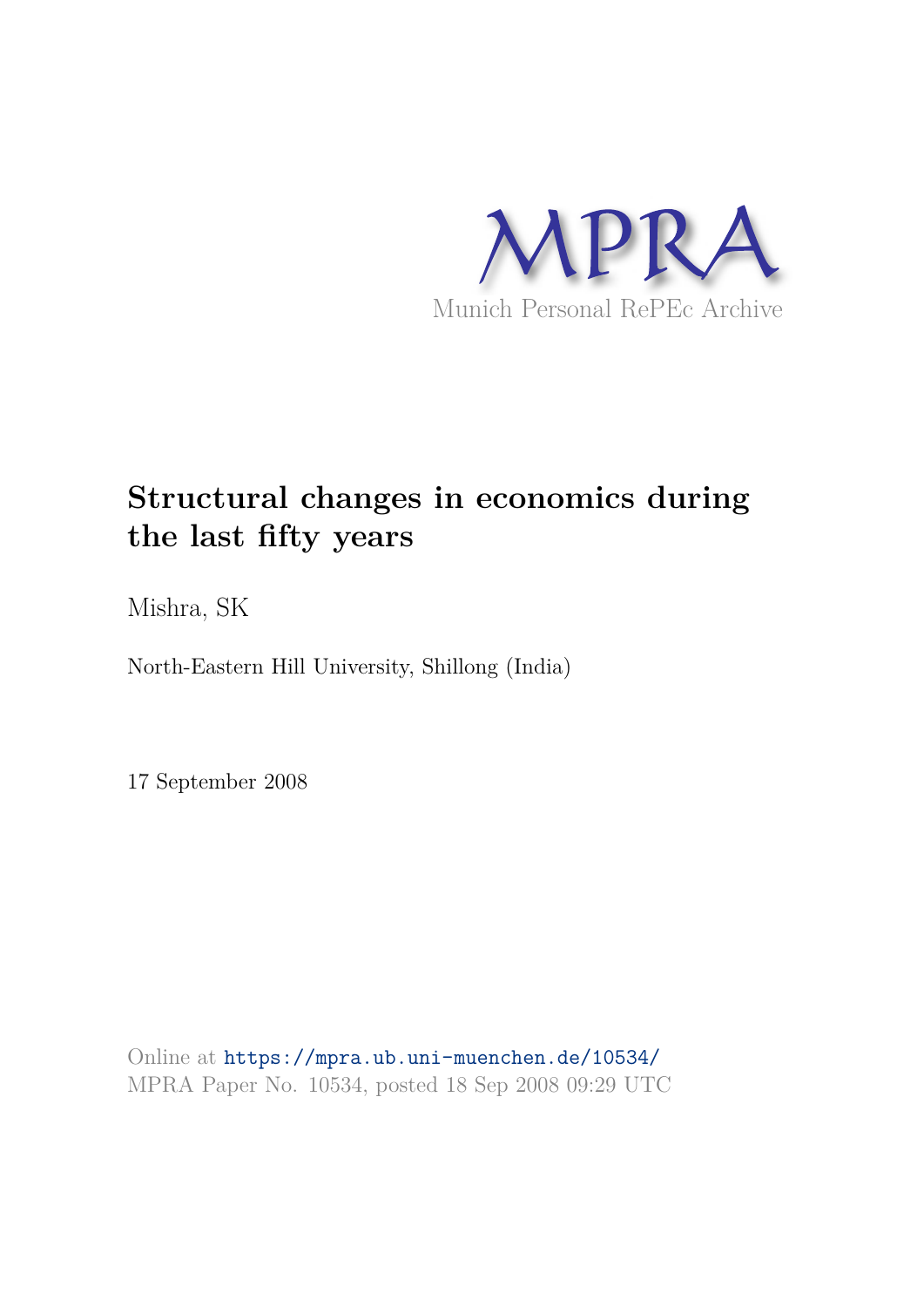## Structural Changes in Economics during the Last Fifty Years\*

 SK Mishra Department of Economics North-Eastern Hill University, Shillong (India)

**1.0. The pre-classical economics:** The pre-classical economics, if this term can be used to denote an enquiry regarding the system of livelihood of the people and forces determining their prosperity that existed before the rise of science and industrial revolution, can be summarized in terms of the "Closed system-Caste-Power-Religion-Custom" nexus. The economic life of the commoners/laity was controlled by the nobility (or aristocracy) or the clergy (religious heads); tradition-bound it went in a perpetual cycle without much development for a very long time. This circularity gave rise to 'caste'  $-$  tying of the type of livelihood to birth in a social group (see Knox on the medieval society in the western civilization). The rise of science and the industrial revolution overthrew the power of the state as well as the priests and destabilized the age-old caste system. Power went into the hands of the industrialists and the formation of 'economic class' began. These developments gave rise to economics as a new scientific enquiry.

The subsequent development of economics as a structure of thought can be phased into (i) the classical synthesis (of pre-classical, Mercantilist and Physiocratic doctrines), (ii) The Marxian antithesis, (iii) the neoclassical reconstruction and orthodoxy, (iv) the "old" institutionalism,  $(v)$ the Keynesian antithesis, (vi) Keynesian economics -in the sense of Axel Leijonhufvud (1968), (vii) the Post-World War-II developments, (viii) the decline of neoclassicism, (ix) modern heterodoxy, and (x) the strands of modern economics.

Modern heterodoxy (against the mainstream or orthodox neoclassicism) and modern economics have several (hitherto un-synthesized) currents: (i) behavioral economics, (ii) experimental economics, (iii) evolutionary economics, (iv) agent-based economics, (v) new Institutional economics, (vi) post-autistic economics, and (vii) ecological economics. In what follows, a synoptic account of these currents is presented.

2.0. Classical economics: Classical economics is widely regarded as the first modern school of economic thought. Its major developers include Adam Smith, David Ricardo, Thomas Malthus and John Stuart Mill. Sometimes the definition of classical economics is expanded to include William Petty, Johann Heinrich von Thünen, and possibly Karl Marx.

Adam Smith's The Wealth of Nations in 1776 is usually considered to mark the beginning of classical economics. The school was active into the mid 19th century and was followed by neoclassical economics in Britain beginning around 1870.

-------------------------------------------------------------------------------------------------------------------------------------------

<sup>\*</sup> Note: The contents of this essay are almost wholly based on the materials available on the WIKIPEDIA. I do not claim any originality. The contents of this essay, therefore may be freely used/reproduced with or without acknowledgment/reference, or as in the tradition of GNU Free Documentation License (GFDL). GFDL conventions ensure the content is freely distributable and reproducible. I have compiled this essay for myself and incidentally for those who may be interested in such things. Errors and omissions are solely mine, while I thank those who made the contributions to WIKIPEDIA, though I personally know them not.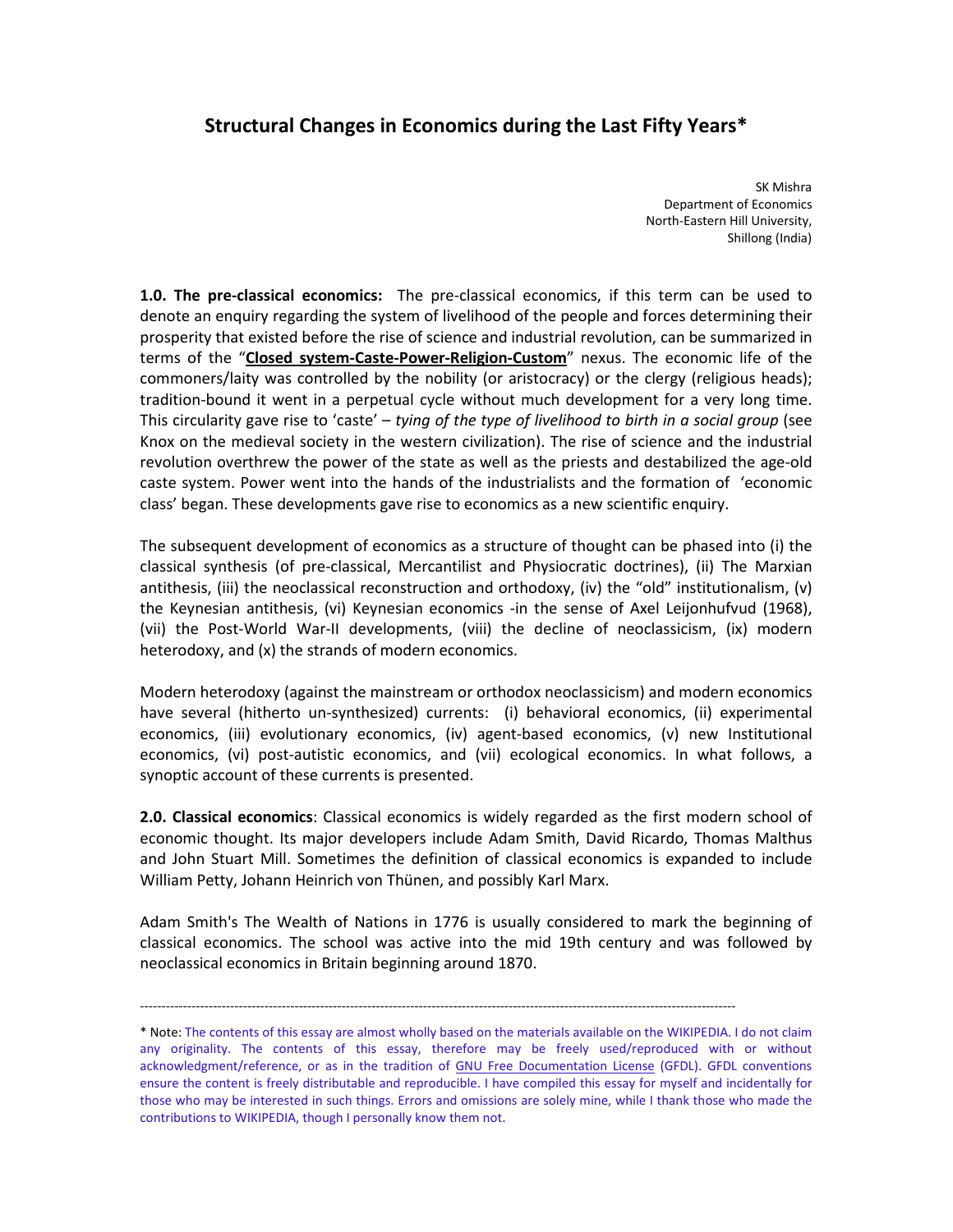Classical economists attempted and partially succeeded to explain economic growth and development. They produced their "magnificent dynamics" during a period in which capitalism was emerging from a past feudal society and in which the industrial revolution was leading to vast changes in society. These changes also raised the question of how a society could be organized around a system in which every individual sought his or her own (monetary) gain.

Classical economists reoriented economics away from an analysis of the "ruler's personal interests" to a "class-based interest". Physiocrat Francois Quesnay and Adam Smith, for example, identified the wealth of a nation with the yearly national income, instead of the king's treasury. Smith saw this income as produced by labor applied to land and capital equipment. Once land and capital equipment are appropriated by individuals, the national income is divided up between laborers, landlords, and capitalists in the form of wages, rent, and interest.

2.1. Value and distribution theory: Classical economists developed a theory of value, or price, to investigate economic dynamics. William Petty introduced a fundamental distinction between market price and natural price to facilitate the portrayal of regularities in prices. Market prices are jostled by many transient influences that are difficult to theorize about at any abstract level. Natural prices, according to Petty, Smith, and Ricardo, for example, capture systematic and persistent forces operating at a point in time. Market prices always tend toward natural prices in a process that Smith described as somewhat similar to gravitational attraction. The value of a product was thought to depend on the costs involved in producing that product. The explanation of costs in Classical economics was simultaneously an explanation of distribution. A landlord received rent, workers received wages, and a capitalist tenant farmer received profits on their investment.

The theory of what determined natural prices varied within the Classical school. Petty tried to develop a par between land and labor and had what might be called a land-and-labor theory of value. Smith confined the labor theory of value to a mythical pre-capitalist past. He stated that natural prices were the sum of natural rates of wages, profits (including interest on capital and wages of superintendence) and rent. Ricardo also had what might be described as a cost of production theory of value. He criticized Smith for describing rent as price-determining, instead of price-determined, and saw the labor theory of value as a good approximation.

Some historians of economic thought, in particular, Sraffian economists, see the classical theory of prices as determined from three givens: (i) The level of outputs at the level of Smith's "effectual demand", (ii) technology, and (iii) wages.

From these givens, one can rigorously derive a theory of value. But neither Ricardo nor Marx, the most rigorous investigators of the theory of value during the Classical period, developed this theory fully. Those who reconstruct the theory of value in this manner see the determinants of natural prices as being explained by the Classical economists from within the theory of economics, albeit at a lower level of abstraction. For example, the theory of wages was closely connected to the theory of population. The Classical economists took the theory of the determinants of the level and growth of population as part of Political Economy. Since then, the theory of population has been seen as part of some other discipline than economics. In contrast to the Classical theory, the determinants of the neoclassical theory of value are the supply and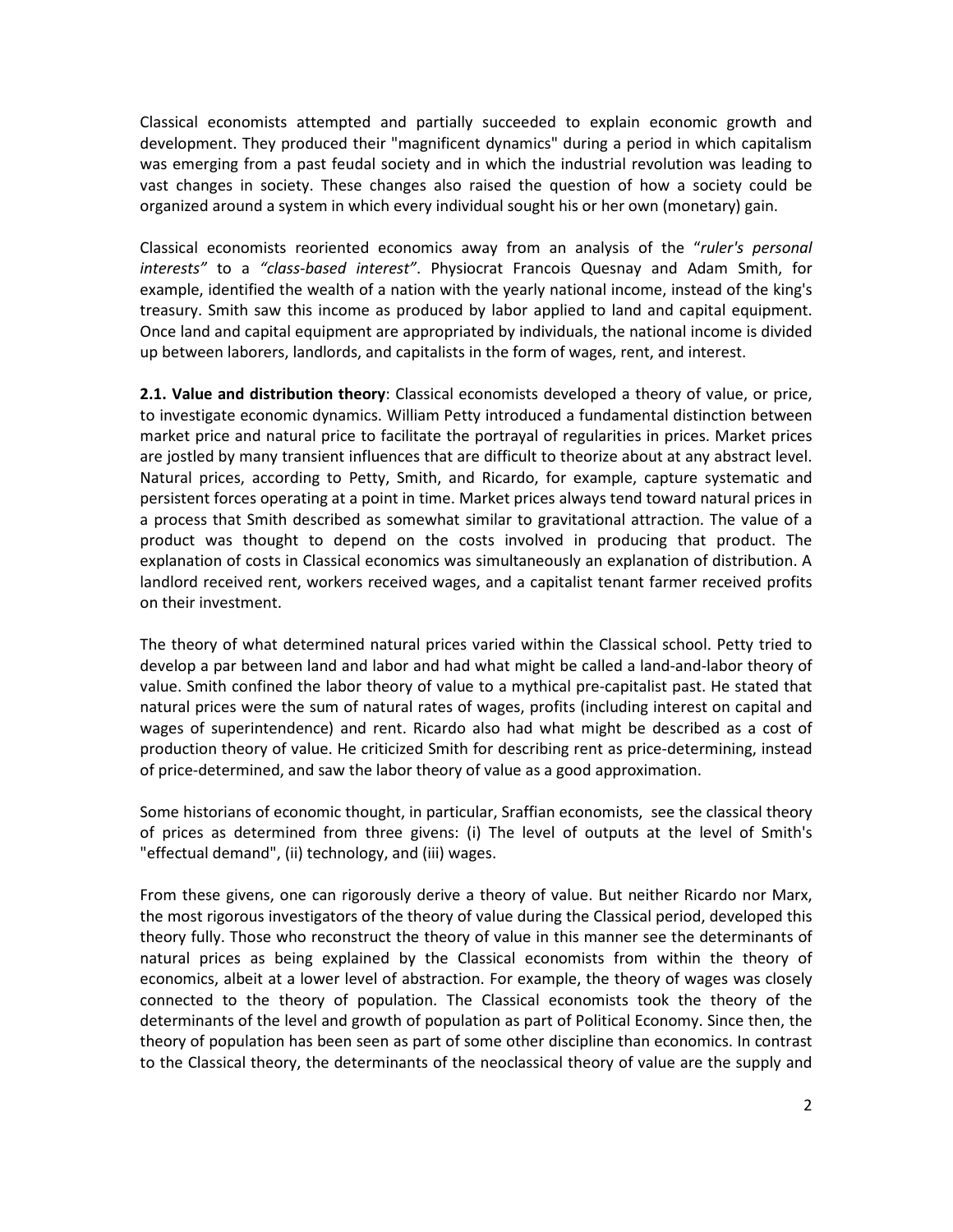demand. In the neoclassical theory tastes /preferences, technology, and endowments are seen as exogenous to the economic system.

Classical economics tended to stress the benefits of trade. Its theory of value was largely displaced by marginalist schools of thought which sees "use value" as deriving from the marginal utility that consumers finds in a good, and "exchange value" (i.e. natural price) as determined by the marginal opportunity - or disutility - cost of the inputs that make up the product. Ironically, considering the attachment of many classical economists to the free market, the largest school of economic thought that still adheres to classical form is the Marxian school.

2.2. Monetary theory: British classical economists in the 19th century had a well-developed controversy between the Banking and the Currency schools. This parallels recent debates between proponents of the theory of endogeneous money, such as Nicholas Kaldor, and monetarists, such as Milton Friedman. Monetarists and members of the currency school argued that banks can and should control the supply of money. According to their theories, inflation is caused by banks issuing an excessive supply of money. According to proponents of the theory of endogeneous money, the supply of money automatically adjusts to the demand, and banks can only control the terms (e.g., the rate of interest) on which loans are made.

**3.0. Neoclassical economics**: Neoclassical economics is a term variously used for approaches to economics focusing on the determination of prices, outputs, and income distributions in markets through supply and demand, often as mediated through a hypothesized maximization of income-constrained utility by individuals and of cost-constrained profits of firms employing available information and factors of production, in accordance with rational choice theory. Mainstream economics is largely neoclassical in its assumptions, at least at the microeconomic level. There have been many critiques of neoclassical economics, often incorporated into newer versions of neoclassical theory as human awareness of economic criteria change. Neoclassical economics is often called "the marginalist school", although the Austrian School founded by Carl Menger represents a distinct marginalist school.

The term was originally introduced by Thorstein Veblen in 1900, in his Preconceptions of Economic Science, to distinguish marginalists in the tradition of Alfred Marshall from those in the Austrian School. It was later used by George Stigler and John Hicks (who presumed significant disputes amongst marginalist schools had been largely resolved) to include the work of Carl Menger, William Stanley Jevons, and John Bates Clark. Today it is often used to refer to mainstream economics and the Chicago school, although it has been used as an umbrella term encompassing a number of mainly defunct schools of thought, notably excluding institutional economics, various historical schools of economics, and Marxian economics, in addition to various other heterodox economics.

Neoclassical economics is the singular element several schools of thought in economics address. There is not a complete agreement on what is meant by neoclassical economics, and the result is a wide range of neoclassical approaches to various problem areas and domains -- ranging from neoclassical theories of labor to neoclassical theories of demographic changes. As expressed by E. Roy Weintraub, neoclassical economics rests on three assumptions, although certain branches of neoclassical theory may have different approaches: (a). people have rational preferences among outcomes that can be identified and associated with a value, (b). individuals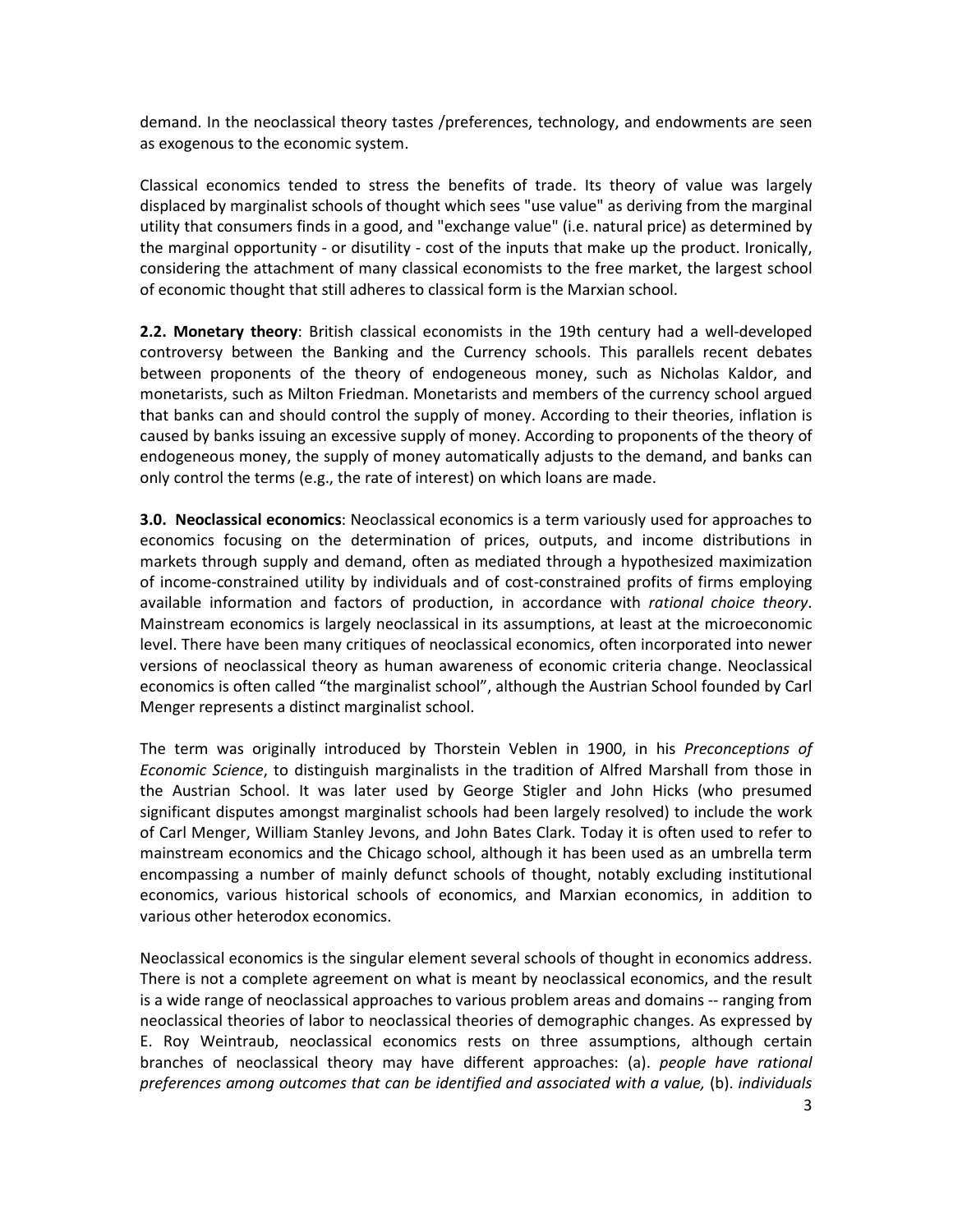maximize utility and firms maximize profits, (c). people act independently on the basis of full and relevant information. From these three assumptions, neoclassical economists have built a structure to understand the allocation of scarce resources among alternative ends -- in fact understanding such allocation is often considered the definition of economics to neoclassical theorists. Here's how William Stanley Jevons presented "the problem of Economics".

"Given: a certain population, with various needs and powers of production, in possession of certain lands and other sources of material. Required: the mode of employing their labour which will maximize the utility of their produce."

From the basic assumptions of neoclassical economics comes a wide range of theories about various areas of economic activity. For example, profit maximization lies behind the neoclassical theory of the firm, while the derivation of demand curves leads to an understanding of consumer goods, and the supply curve allows an analysis of the factors of production. Utility maximization is the source for the neoclassical theory of consumption, the derivation of demand curves for consumer goods, and the derivation of labor supply curves and reservation demand. Market supply and demand are aggregated across firms and individuals. Their interactions determine equilibrium output and price. The market supply and demand for each factor of production is derived analogously to those for market final output to determine equilibrium income and the income distribution. Factor demand incorporates the marginal-productivity relationship of that factor in the output market.

Neoclassical economics emphasizes equilibria, where equilibria are the solutions of agent maximization problems. Regularities in economies are explained by methodological individualism, the position that economic phenomena can be explained by aggregating over the behavior of agents. The emphasis is on microeconomics. Institutions, which might be considered as prior to and conditioning individual behavior, are de-emphasized. Economic subjectivism accompanies these emphases.

3.1. Connections with classical economics: Classical economics, developed in the 18th and 19th centuries, included a value theory and distribution theory. The value of a product was thought to depend on the costs involved in producing that product. The explanation of costs in Classical economics was simultaneously an explanation of distribution. A landlord received rent, workers received wages, and a capitalist tenant farmer received profits on their investment. This classic approach included the work of Adam Smith and David Ricardo.

However, some economists gradually began emphasizing the perceived value of a goods to the consumer. They proposed a theory that the value of a product was to be explained with differences in "utility." This is called Utilitarianism and is associated with philosopher and economic thinker John Stuart Mill.

The third step from political economy to economics was the introduction of the "marginal theory of value" or marginalism. Marginal value means that economic actors make decisions based on the "margins". This differs from the aggregate decision making of classical political economy in that it explains how vital goods such as water can be cheap, while luxuries can be expensive.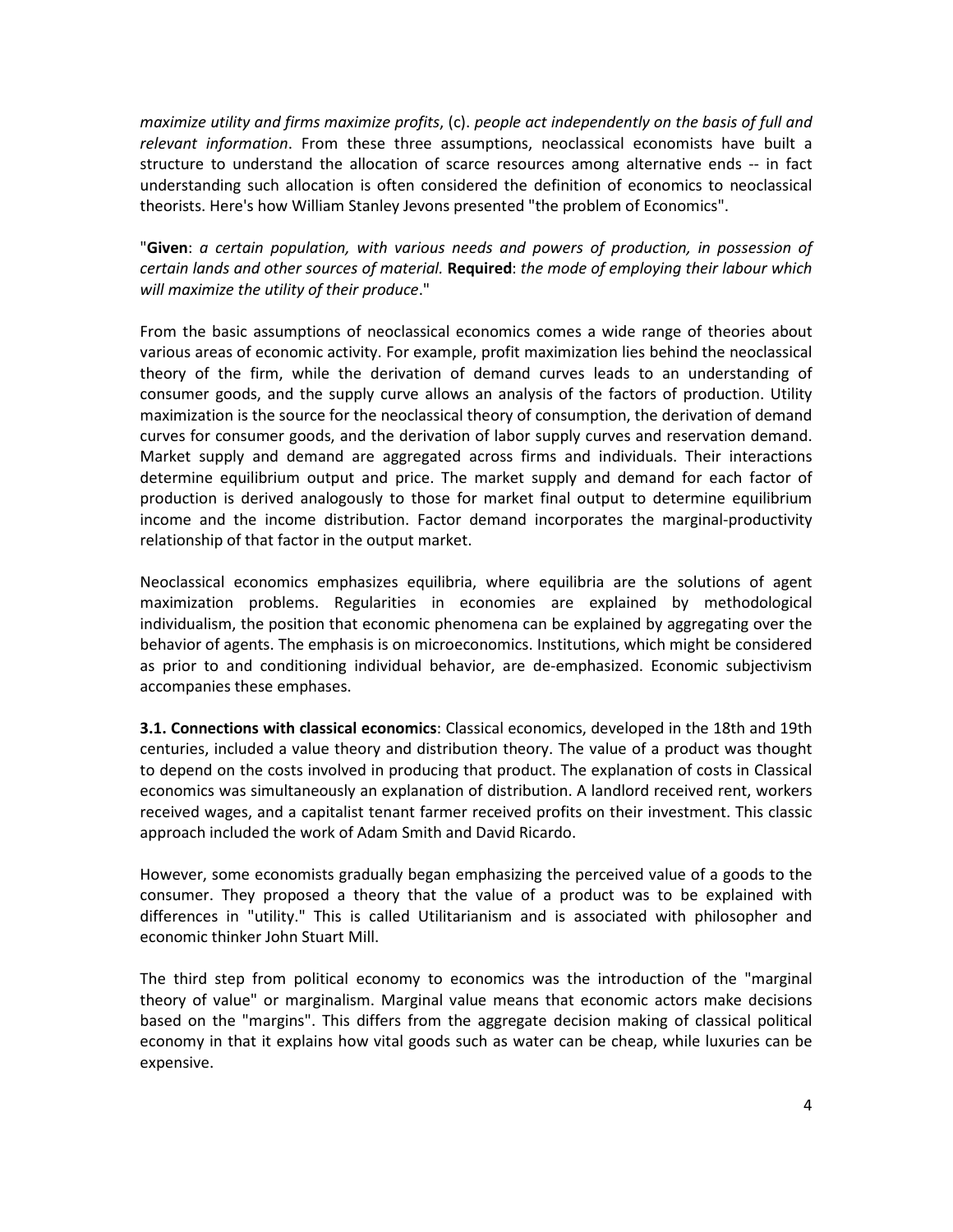Neoclassical economics is conventionally dated from William Stanley Jevons's Theory of Political Economy (1871), Carl Menger's Principles of Economics (1871), and Leon Walras's Elements of Pure Economics (1874 – 1877). These three economists have been said to have promulgated the marginal utility revolution, or Neoclassical Revolution. Historians of economics and economists have debated:

(a). Whether utility or marginalism was more essential to this revolution (whether the noun or the adjective in the phrase "marginal utility" is more important)

(b). Whether there was a revolutionary change of thought or merely a gradual development and change of emphasis from their predecessors

(c). Whether grouping these economists together disguises differences more important than their similarities.

In particular, Walras was more interested in the interaction of markets than in explaining the individual psyche through a hedonistic psychology. Jevons saw his economics as an application and development of Jeremy Bentham's utilitarianism and never had a fully developed general equilibrium theory. Menger emphasized disequilibrium and the discrete. Menger had a philosophical objection to the use of mathematics in economics, while the other two modeled their theories after 19th century mechanics.

Alfred Marshall's textbook, Principles of Economics (1890), was the dominant textbook in England a generation later. Marshall thought classical economics attempted to explain prices by the cost of production alone and the Continental Neoclassicists went too far in correcting this imbalance by overemphasizing utility and demand. Marshall thought the question of whether supply or demand was more important was analogous to the pointless question of which blade of a scissors did the cutting.

Marshall explained prices by the intersection of supply and demand curves. The introduction of different market "periods" was an important innovation of Marshall:

Market period: The goods produced for sale on the market are taken as given data, e.g. in a fish market. Prices quickly adjust to clear markets.

Short period: Industrial capacity is taken as given. The level of output, the level of employment, the inputs of raw materials, and prices fluctuate to equate marginal cost and marginal revenue, where profits are maximized. Economic rents exist in short period equilibrium for fixed factors, and the rate of profit is not equated across sectors.

Long period: The stock of capital goods, such as factories and machines, is not taken as given. Profit-maximizing equilibria determine both industrial capacity and the level at which it is operated.

Very long period: Technology, population trends, habits and customs are not taken as given, but allowed to vary in very long period models.

Marshall took supply and demand as stable functions and extended supply and demand explanations of prices to all runs. He argued supply was easier to vary in longer runs, and thus became a more important determinate of price in the very long run.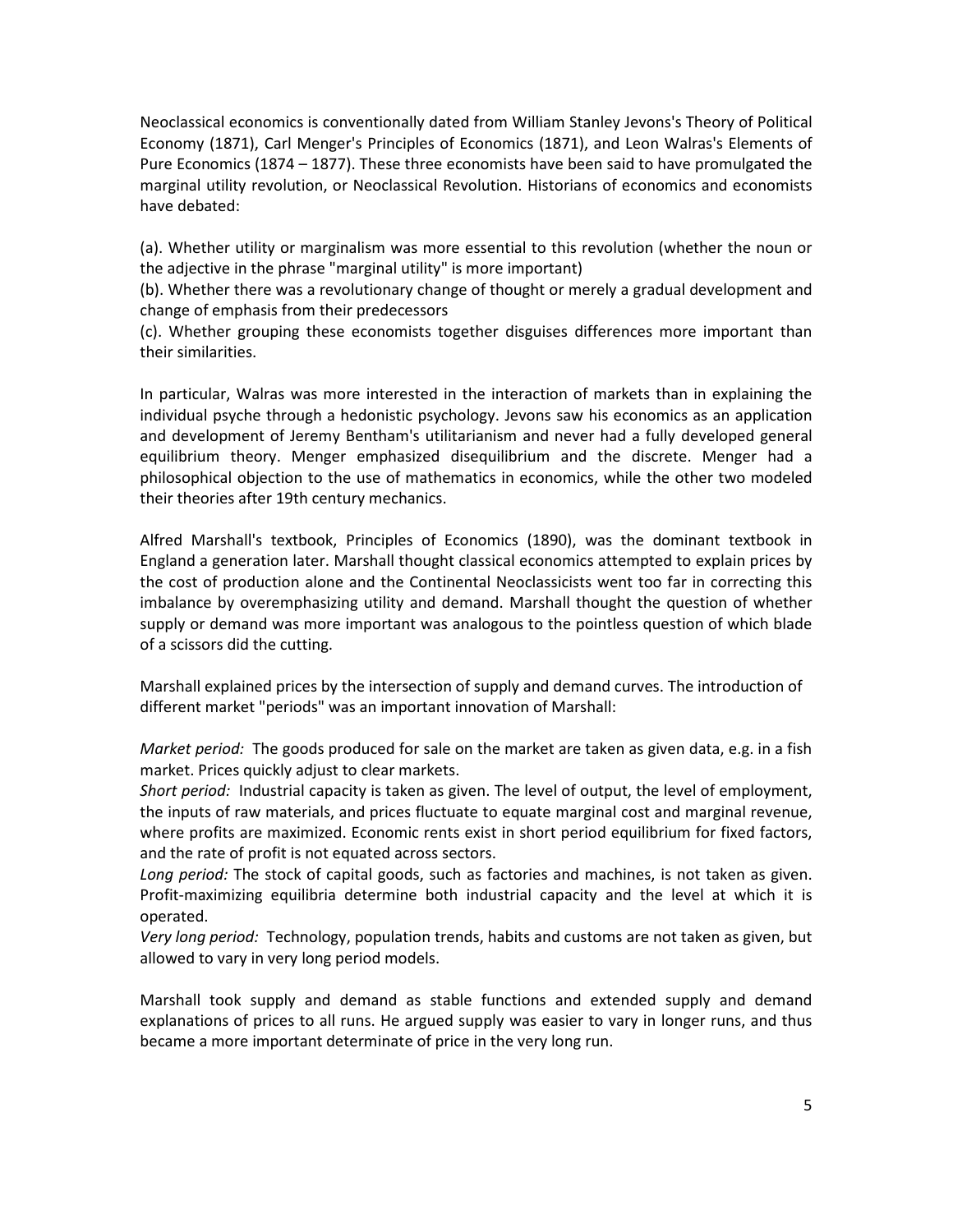3.2. Controversy on relationship between classical and neoclassical economics: Sraffians, who emphasize the discontinuity thesis, see classical economics as extending from Willam Petty's work in the 17th century to the break-up of the Ricardian system around 1830. The period between 1830 and the 1870s would then be dominated by "vulgar political economy", as Karl Marx characterized it. Sraffians argue that: the wages fund theory; Senior's abstinence theory of interest, which puts the return to capital on the same level as returns to land and labor; the explanation of equilibrium prices by well-behaved supply and demand functions; and Say's law, are not necessary or essential elements of the classical theory of value and distribution. Perhaps Schumpeter's view that John Stuart Mill put forth a half-way house between classical and neoclassical economics is consistent with this view.

Sraffians generally see Marx as having rediscovered and restated the logic of classical economics, albeit for his own purposes. Others, such as Schumpeter, think of Marx as a follower of Ricardo. Even Samuel Hollander has recently explained that there is a textual basis in the classical economists for Marx's reading, although he does argue that it is an extremely narrow set of texts.

The first position is that neoclassical economics is essentially continuous with classical economics. To scholars promoting this view, there is no hard and fast line between classical and neoclassical economics. There may be shifts of emphasis, such as between the long run and the short run and between supply and demand, but the neoclassical concepts are to be found confused or in embryo in classical economics. To these economists, there is only one theory of value and distribution. Alfred Marshall is a well-known promoter of this view. Samuel Hollander is probably its best current proponent.

A second position sees two threads simultaneously being developed in classical economics. In this view, neoclassical economics is a development of certain exoteric (popular) views in Adam Smith. Ricardo was a sport, developing certain esoteric (known by only the select) views in Adam Smith. This view can be found in W. Stanley Jevons, who referred to Ricardo as something like "that able, but wrong-headed man" who put economics on the "wrong track". One can also find this view in Maurice Dobb's Theories of Value and Distribution Since Adam Smith: Ideology and Economic Theory (1973), as well as in Karl Marx's Theories of Surplus Value.

The above does not exhaust the possibilities. John Maynard Keynes thought of classical economics as starting with Ricardo and being ended by the publication of Keynes' General Theory of Employment Interest and Money. The defining criterion of classical economics, on this view, is Say's law.

One difficulty in these debates is that the participants are frequently arguing about whether there is a non-neoclassical theories that should be reconstructed and applied today to describe capitalist economies. Some see classical economics as of antiquarian interest.

**3.3. Further developments**: An important change in neoclassical economics occurred around 1933. Joan Robinson and Edward H. Chamberlin, with the near simultaneous publication of their respective books, The Economics of Imperfect Competition (1933) and The Theory of Monopolistic Competition (1933), introduced models of imperfect competition. Theories of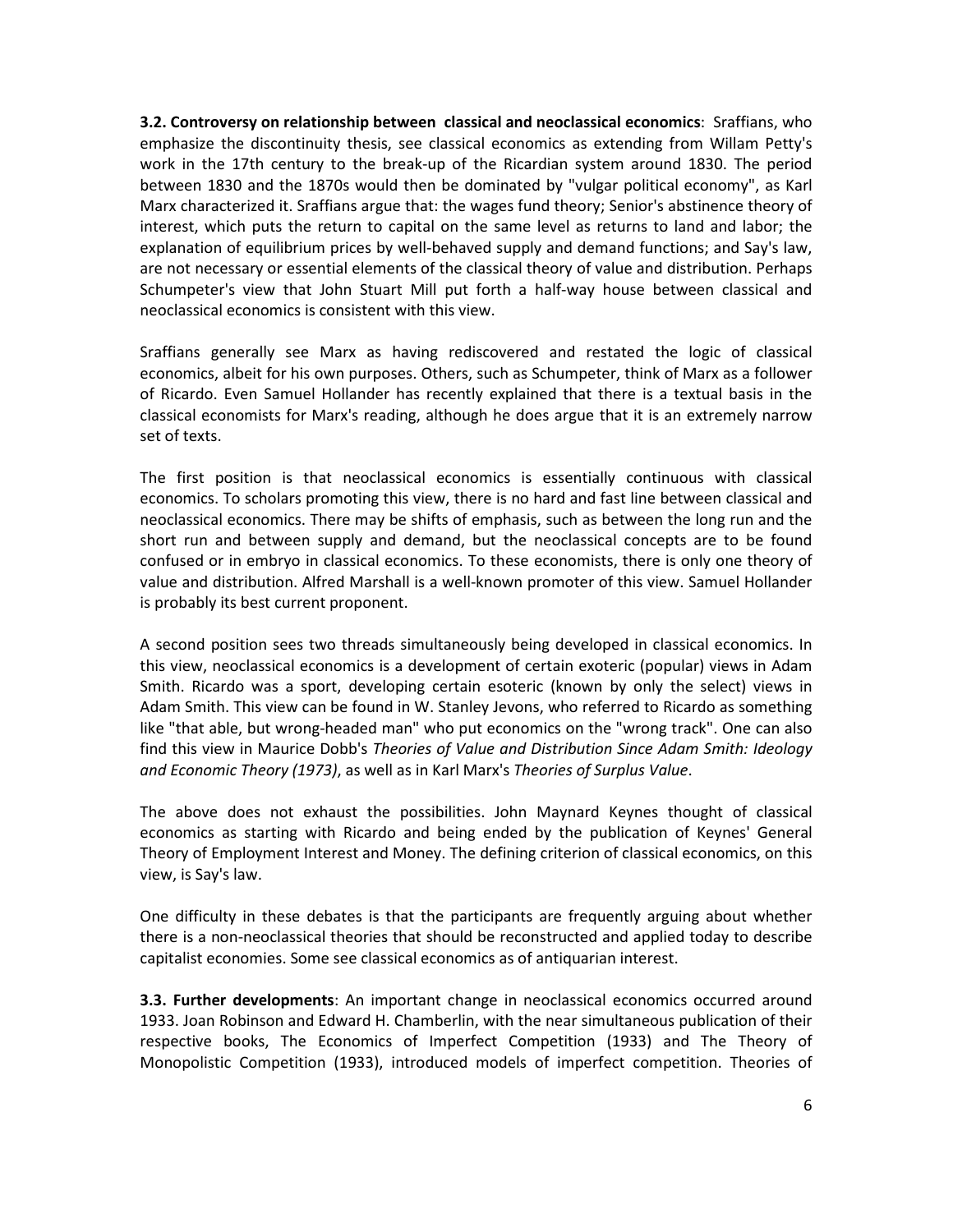market forms and industrial organization grew out of this work. They also emphasized certain tools, such as the marginal revenue curve.

Joan Robinson's work on imperfect competition, at least, was a response to certain problems of Marshallian partial equilibrium theory highlighted by Piero Sraffa. Anglo-American economists also responded to these problems by turning towards general equilibrium theory, developed on the European continent by Walras and Vilfredo Pareto. Hicks's Value and Capital (1939) was influential in introducing his English-speaking colleagues to these traditions. He, in turn, was influenced by the Austrian School economist Friedrich Hayek's move to the London School of Economics, where Hicks then studied.

These developments were accompanied by the introduction of new tools, such as indifference curves and the theory of ordinal utility. The level of mathematical sophistication of neoclassical economics increased. Paul Samuelson's Foundations of Economic Analysis (1947) contributed to this increase in formal rigor.

The interwar period in American economics has been argued to have been pluralistic, with neoclassical economics and institutionalism competing for allegiance. Frank Knight, an early Chicago school economist attempted to combine both schools. But this increase in mathematics was accompanied by greater dominance of neoclassical economics in Anglo-American universities after World War II.

Hicks' book, Value and Capital had two main parts. The second, which was arguably not immediately influential, presented a model of temporary equilibrium. Hicks was influenced directly by Hayek's notion of intertemporal coordination and paralleled by earlier work by Lindhal. This was part of an abandonment of disaggregated long run models. This trend probably reached its culmination with the Arrow-Debreu model of intertemporal equilibrium. The Arrow-Debreu model has canonical presentations in Gerard Debreu's Theory of Value (1959) and in Arrow and Hahn.

Many of these developments were against the backdrop of improvements in both econometrics, that is the ability to measure prices and changes in goods and services, as well as their aggregate quantities, and in the creation of macroeconomics, or the study of whole economies. The attempt to combine neo-classical microeconomics and Keynesian macroeconomics would lead to the neoclassical synthesis which has been the dominant paradigm of economic reasoning in English-speaking countries since the 1950s. Hicks and Samuelson were for example instrumental in mainstreaming Keynesian economics.

Macroeconomics influenced the neoclassical synthesis from the other direction, undermining foundations of classical economic theory such as Say's Law, and assumptions about political economy such as the necessity for a hard-money standard. These developments are reflected in neoclassical theory by the search for the occurrence in markets of the equilibrium conditions of Pareto optimality and self-sustainability.

**3.4. Criticisms**: Neoclassical economics is sometimes criticized for having a normative bias. In this view, it does not focus on explaining actual economies, but instead on describing a "utopia"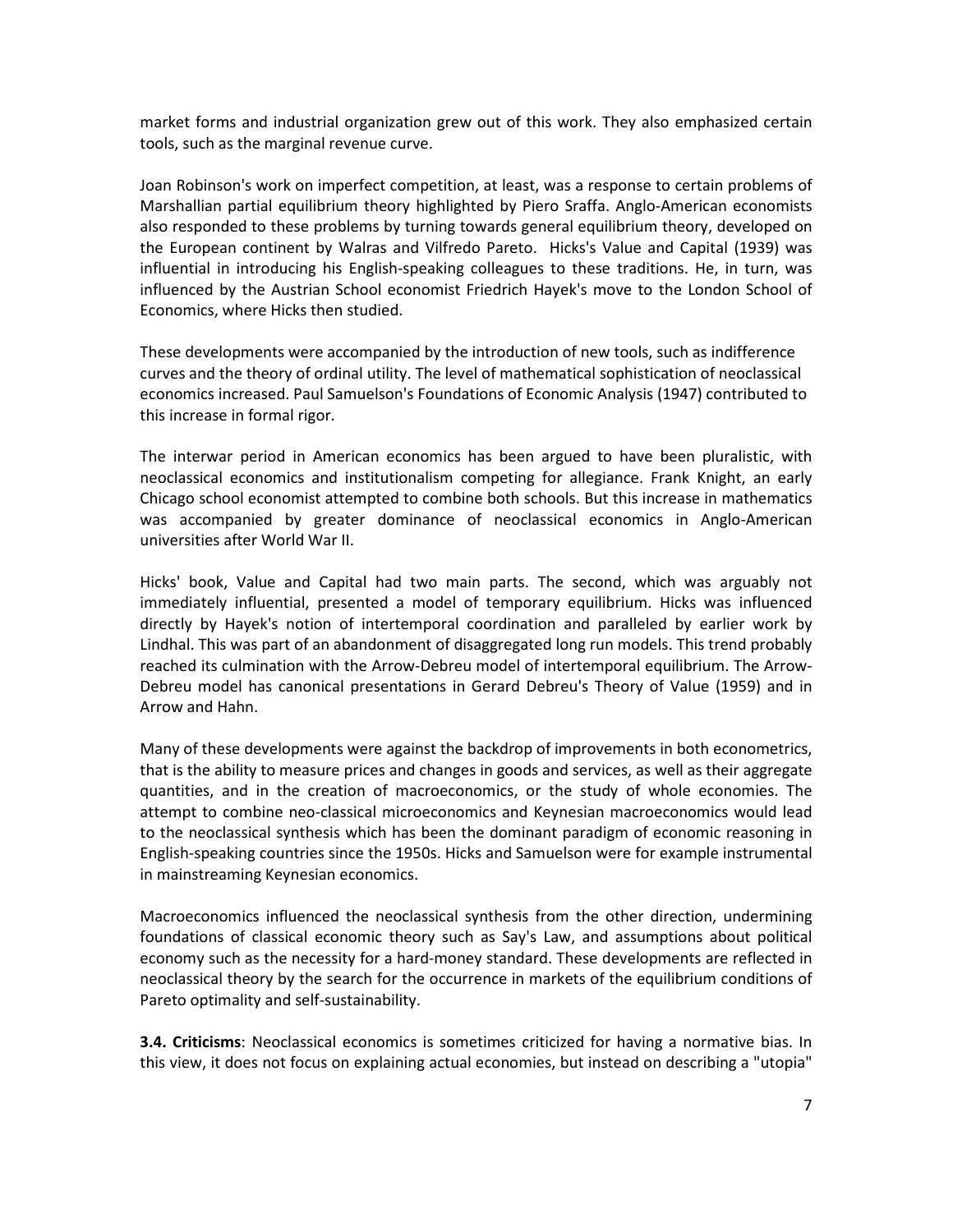in which Pareto optimality applies. Key assumptions of neoclassical economics which are criticised as unrealistic include:

(a). The assumption that individuals act rationally may be viewed as ignoring important aspects of human behavior. Many see the "economic man" as being demonstrably different from a real man on the real earth. The assumption of rational expectations which has been introduced in some more modern neo-classical models (sometimes also called new classical) can also be criticized on the grounds of realism.

(b). Problems with making the neoclassical general equilibrium theory compatible with an economy that develops over time and includes capital goods. This was explored in a major debate in the 1960s—the "Cambridge capital controversy"—about the validity of neoclassical economics, with an emphasis on the economic growth, capital, aggregate theory, and the marginal productivity theory of distribution. There were also internal attempts by neoclassical economists to extend the Arrow-Debreu model to disequilibrium investigations of stability and uniqueness. However a result known as the Sonnenschein-Mantel-Debreu theorem suggests that the assumptions that must be made to insure that the equilibrium is stable and unique are quite restrictive.

In the opinion of some, these developments have found fatal weaknesses in neoclassical economics. Economists, however, have continued to use highly mathematical models, and many equate neoclassical economics with economics, unqualified. Mathematical models include those in game theory (against atomistic individualism), linear programming (against marginalism), and econometrics (against deductionism) , many of which might be considered non-neoclassical. So economists often refer to what has evolved out of neoclassical economics as "mainstream economics". Critics of neoclassical economics are divided in those who think that highly mathematical method is inherently wrong and those who think that mathematical method is potentially good even if contemporary methods have problems.

The basic theory of a downward sloping aggregate demand curve is criticized for its allegedly strong assumptions.

In general, allegedly overly unrealistic assumptions are one of the most common criticisms towards neoclassical economics. For example, many theories assume perfect knowledge for market actors and the most common theory of finance markets assumes that debts are always paid back and that any actor can raise as much loan as he wants at any given point of time.

The basic theory of production in neoclassical economics is criticized for incorrect assumptions about the rationales of producers. According to the theory, increasing production costs are the reason for producers not to produce over a certain amount. Some empirical counter arguments claim that most producers are not making their production decisions in the light of increasing production costs. For example they often may have additional capacity that could be taken into use, if producing more was desirable.

Often at individual levels, variables such as supply and demand, which are independent, are (allegedly wrongly) assumed to be independent also at aggregate level. This criticism has been applied to many central theories of neoclassical economics.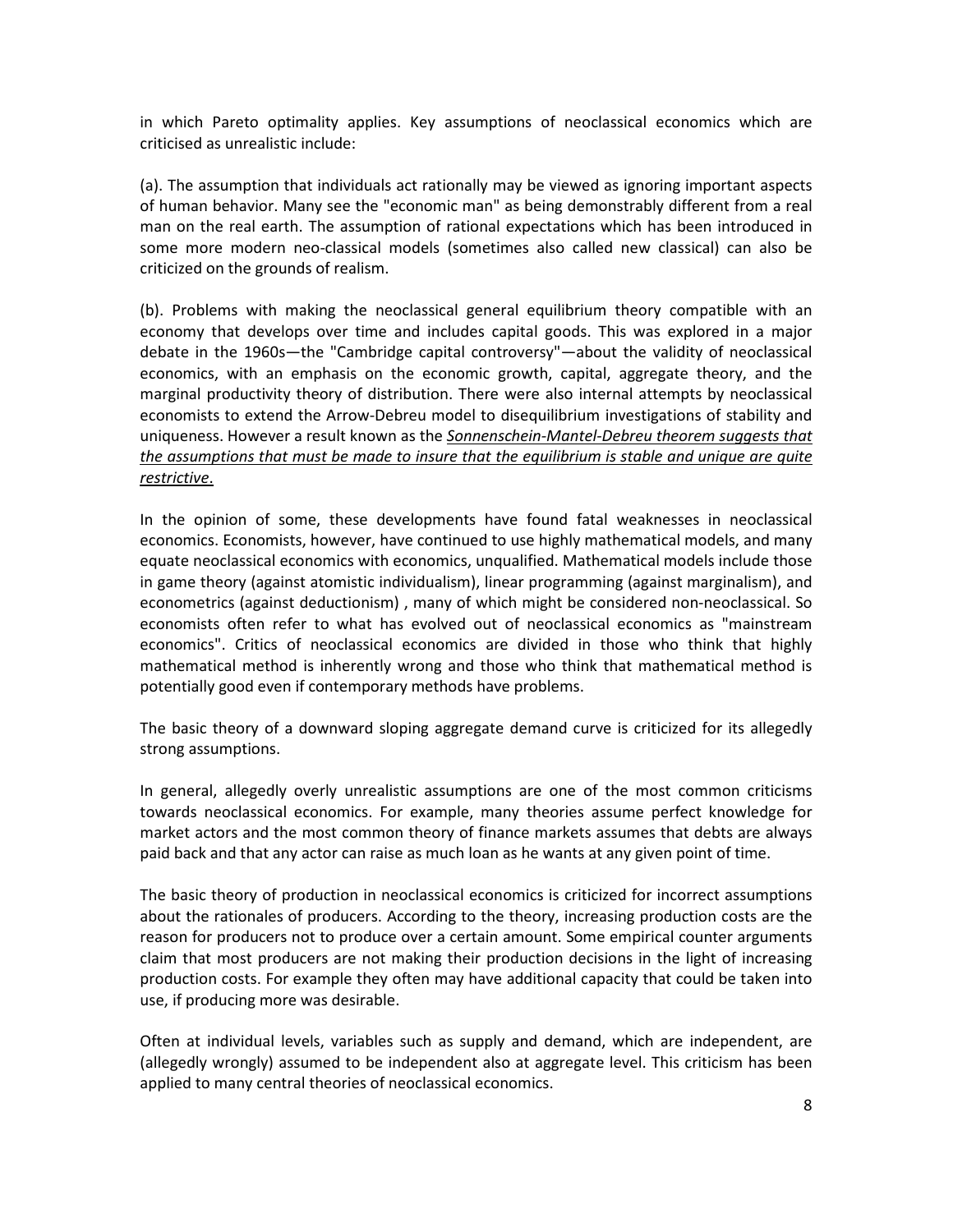The critique of the assumption of rationality is not confined to social theorists and ecologists. Many economists, even contemporaries, have criticized this vision of economic man. Thorstein Veblen put it most sardonically. Neoclassical economics assumes a person to be,

"a lightning calculator of pleasures and pains, who oscillates like a homogeneous globule of desire of happiness under the impulse of stimuli that shift about the area, but leave him intact."

Herbert Simon's theory of bounded rationality has probably been the most influential of the heterodox approaches. Is economic man a first approximation to a more realistic psychology, an approach only valid in some sphere of human lives, or a general methodological principle for economics? Early neoclassical economists often leaned toward the first two approaches, but the latter has become prevalent.

Neoclassical economics is also often seen as relying too heavily on complex mathematical models, such as those used in general equilibrium theory, without enough regard to whether these actually describe the real economy. Many see an attempt to model a system as complex as a modern economy by a mathematical model as unrealistic and doomed to failure. Famous answer to this criticism is Milton Friedman's claim that theories should be judged by their ability to predict events rather than by the realisticity of their assumptions. Naturally, critics claim that neoclassical economics (as well as other branches of economics) has not been very good at predicting events.

Critics of neoclassical models accuse it of copying of 19th century mechanics and the "clockwork" model of society which seems to justify elite privileges as arising "naturally" from the social order based on economic competitions. This is echoed by modern critics in the antiglobalization movement who often blame the neoclassical theory, as it has been applied by the IMF in particular, for inequities in global debt and trade relations. They assert it ignores the complexity of nature and of human creativity, and seeks mechanical ideas like equilibrium.

It is fair to say that many (but not all) of these criticisms can only be directed towards a subset of the neoclassical models (for example, there are many neoclassical models where unregulated markets fail to achieve Pareto-optimality and there has recently been an increased interest in modelling bounded rationality).

4.0. Heterodox economics: Heterodox economics refers to the approaches, or schools of economic thought, that are considered outside of mainstream or orthodox economics. Heterodox Economics is an umbrella term used to cover various separate unorthodox approaches, schools, or traditions. These include post Keynesianism, Technocratic, Old institutionalism, feminist, social, Marxian, Thermo-economics and Austrian economics, among others. These views may be contrasted with the framework used by the majority of economists, commonly referred to by its supporters as mainstream and by critics as orthodox. This framework consists of the neoclassical synthesis, which combines a neoclassical approach on microeconomics and Keynesian approach to macroeconomics, with varying degrees of emphasis.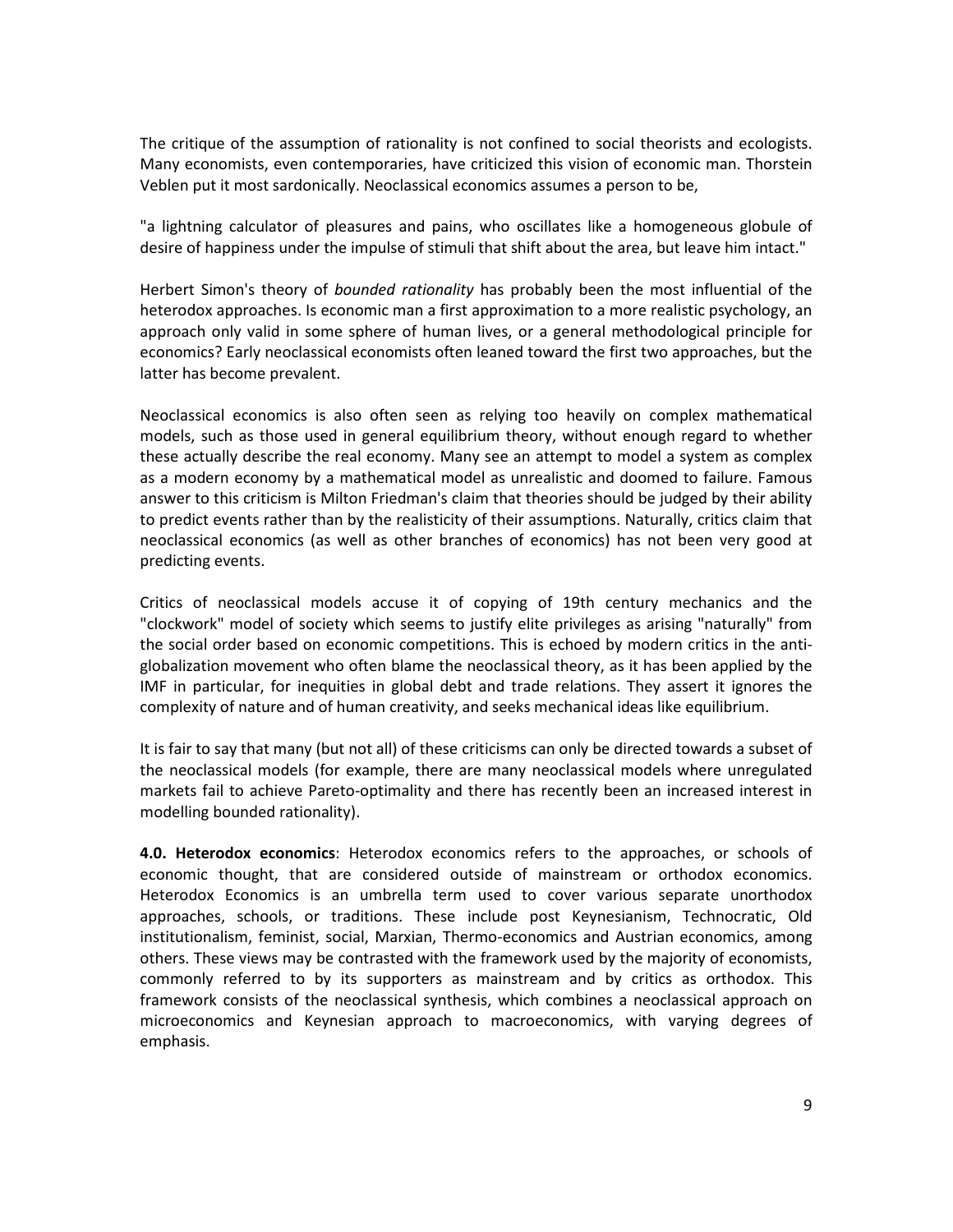It is difficult to define heterodox economics. The International Confederation of Associations for Pluralism in Economics (ICAPE) has prudently avoided defining its umbrella too specifically, choosing instead to define its mission as "promoting pluralism in economics." All strands of socialism are heterodox, but not all heterodox schools are socialist. A key challenge for "heterodoxy" is to define itself in ways that move beyond the rubric of "non-neoclassical" economics. In defining a common ground in the "critical commentary" some heterodox economists, such as Steve Cohn, have tried to do three things: (1) identify shared ideas that generate a pattern of heterodox critique across topics and chapters of introductory macro texts; (2) give special attention to ideas that link methodological differences to policy differences; and (3) characterize the common ground in ways that permit distinct paradigms to develop common differences with textbook economics in different ways.

The orthodox economics has also been alleged to be an apologia in defense of the market economy based on the institution of private property and individualism. The medieval economy was tradition bound and robust. The industrial revolution perforce threw this economy out of gear and a natural question arose if the new order would be stable and desirable. Stated differently, the new order gave rise to the six fundamental questions: (i) will the society organized on the principles of exchange stay composed or will it fall apart (the question of existence of equilibrium)?, (ii) will such an equilibrium be unique (a multiplicity of equilibria poses difficult and embarrassing questions)?, (iii) will such an equilibrium be robust (the question of stability of equilibrium)?, (iv) will such an economy (society) be efficient?, (v) will it grow or expand forever?, and (vi) will it be just? The classical economists, Adam Smith in particular, answered all these questions affirmatively using a characteristic methodology. However, Karl Marx challenged the entire structure of faith on the merits of the exchange economy and shattered all optimism regarding the said order. The neoclassicists, mostly using their own new (mathematical, marginalist, rationalistic, atomistic, hedonistic, etc) methodology set out to prove that answers to all those six questions were in affirmative. They restructured the faith in the said order. In so doing, they had to distance themselves from the reality and they did not mind doing so. This endeavour made neoclassical economics dogmatic and religious in nature. Leijonhufvud (1973) characterized neoclassical economics in the most sarcastic manner. Heterodox economics grew out of the disapproval of the said dogma.

**4.1. Rationality:** One of the most broadly accepted principles of neoclassical economics is the assumption of the "rationality of economic agents". Indeed, for a number of economists, the notion of rational maximizing behavior is taken to be synonymous with economic behavior. When some economists' studies do not embrace the rationality assumption, they are seen as placing the analyses outside the boundaries of the Neoclassical economics discipline. Neoclassical economics begins with the a priori assumptions that agents are "rational" and that they seek to "maximize their individual utility" (or profits) subject to environmental constraints. These assumptions provide the backbone for rational choice theory, and from this basis neoclassical economists derive the familiar supply and demand functions which, under certain conditions, will lead to a determinate market clearing equilibrium. Under even stricter conditions this equilibrium will be Pareto efficient.

Heterodox economics reject these fundamental assumptions on which most of neoclassical economics theory has been built. Up to 1980 heterodox economics could be defined as: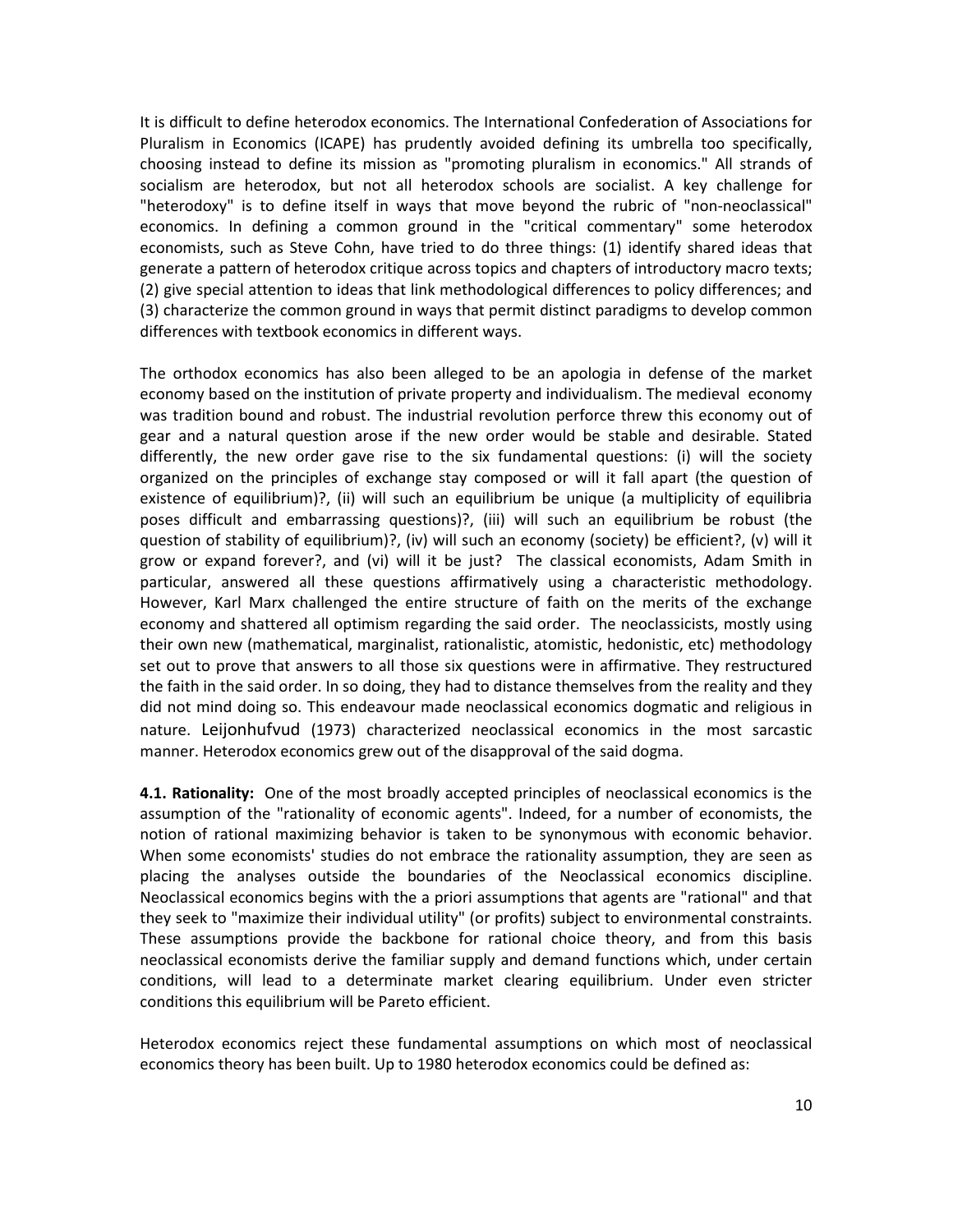(a). Rejection of the atomistic individual conception in favor of a socially embedded individual conception;

- (b). Emphasis on time as an irreversible historical process;
- (c). Reasoning in terms of mutual influences between individuals and social structures.

Hence, while mainstream (neoclassical) economics may be defined in terms of the "Closed system-Rationality-Individualism-Equilibrium" nexus, heterodox economics may be defined in terms of a "Open system-Institutions-History-pluralism-Social structure-Evolution" nexus. Against these two, the classical economics may be defined in terms of "Open system-Class-Value-Distribution-Development" nexus while the pre-classical economics can be defined in terms of "Closed system-Caste-Power-Religion-Custom" nexus.

From 1980 (or thereabouts) significant changes begin to occur in economics; a number of new research programs began, in various ways, to be recognized by the mainstream economics. These include behavioral economics, complexity economics, evolutionary economics, experimental economics, neuro-economics, and others. As a consequence, some heterodox economists proposed that the definition of heterodox economics has to be adapted to this new, more complex reality.

Heterodox economics post-1980 is a complex structure, being composed out of two broadly different kinds of heterodox work, each internally differentiated with a number of research programs having different historical origins and orientations: the traditional left heterodoxy familiar to most and the 'new heterodoxy' resulting from other science imports.

4.2. Rejection of neoclassical economics: There is no single "heterodox economic theory"; there are many different "heterodox theories" in existence. "What they all share, however, is a rejection of the neoclassical orthodoxy as representing the appropriate tool for understanding the workings of economic and social life. The reasons for this rejection may vary.

Reasons for the rejection of neoclassical economics: The neoclassical framework has often been rejected on the arguments such as: (a). that neoclassical theory is appropriate as a tool only under certain limited conditions, where there is "perfect" or "near-perfect" competition; (b) the Austrian School in particular considers neoclassical theory relevant for conditions of equilibrium, (c). that it is useless as a tool for understanding economic and social life, (d). that all theories are valid so long as they are internally consistent, (e). that neoclassical theory is a form of ideology or religion, which is grounded in unscientific concepts. Neoclassical economic theory is grounded in a particular conception of human psychology, agency or decision-making. It is assumed that all human beings make economic decisions so as to maximize pleasure or utility. Some heterodox theories reject this basic assumption of neoclassical theory, arguing for alternative understandings of how economic decisions are made and/or how human psychology works. It is possible to accept the notion that humans are pleasure seeking machines, yet reject the idea that economic decisions are governed by such pleasure seeking. Human beings may, for example, be unable to make choices consistent with pleasure maximization due to social constraints and/or coercion. Humans may also be unable to correctly assess the choice points that are most likely to lead to maximum pleasure, even if they are unconstrained (except in budgetary terms) in making such choices. And it is also possible that the notion of pleasure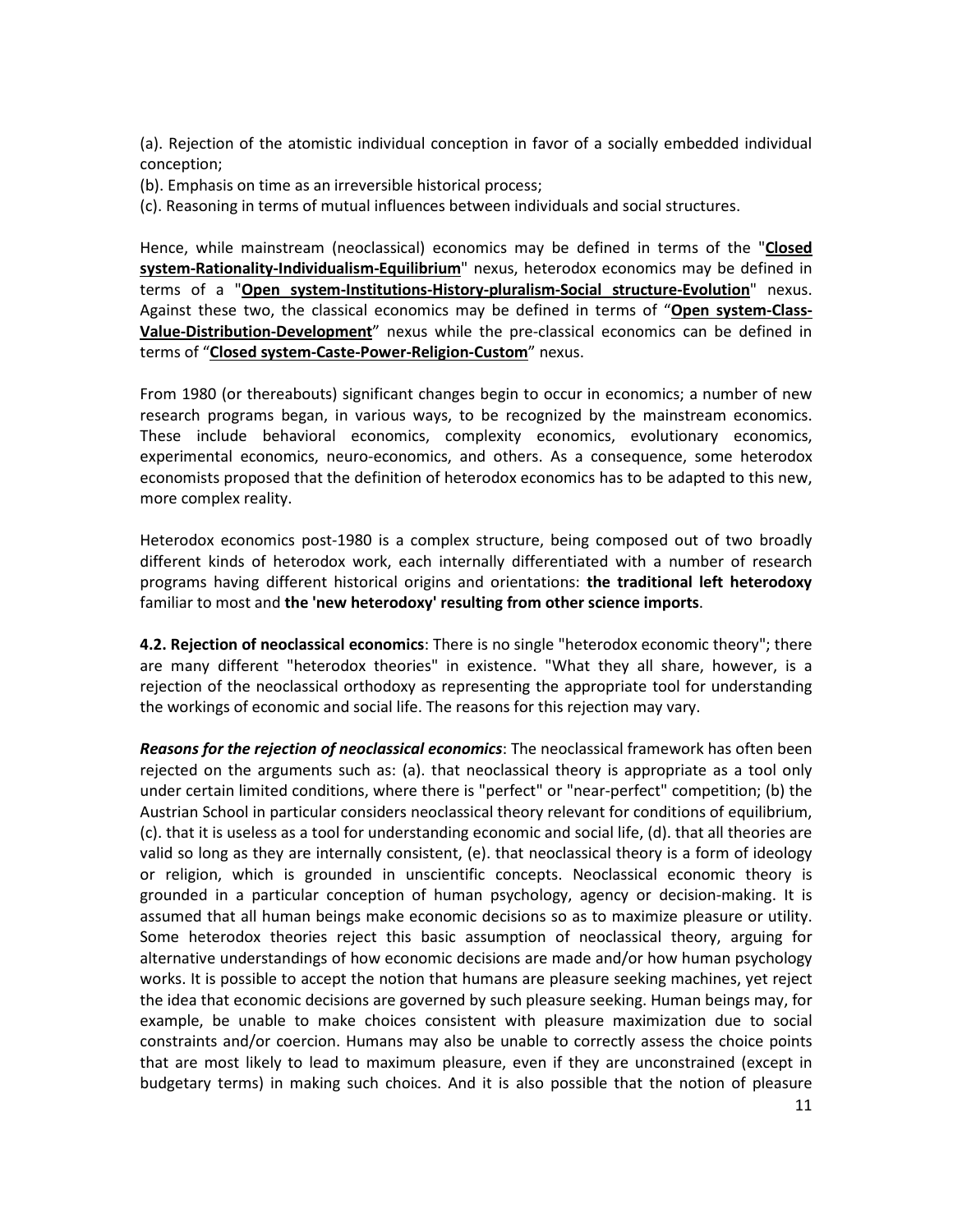seeking is itself a meaningless assumption because it is either impossible to test or too general to refute. Economic theories that reject the basic assumption of economic decisions as the outcome of pleasure maximization are heterodox.

4.3. Most recent developments: Over the past two decades, the intellectual agendas of heterodox economists have taken a decidedly pluralist turn. Leading heterodox thinkers have moved beyond the established paradigms of Austrian, Feminist, Institutional-Evolutionary, Marxian, Post Keynesian, Radical, Social, and Sraffian economics—opening up new lines of analysis, criticism, and dialogue among dissenting schools of thought. This cross-fertilization of ideas is creating a new generation of scholarship in which novel combinations of heterodox ideas are being brought to bear on important contemporary and historical problems, such as socially-grounded reconstructions of the individual in economic theory; the goals and tools of economic measurement and professional ethics; the complexities of policymaking in today's global political economy; and innovative connections among formerly separate theoretical traditions (Marxian, Austrian, feminist, ecological, Sraffian, institutionalist, and post-Keynesian).

David Colander, an advocate of complexity economics, argues that the ideas of heterodox economists are now being discussed in the mainstream without mention of the heterodox economists, because the tools to analyze institutions, uncertainty, and other factors have now been developed by the mainstream. He suggests that heterodox economists should embrace rigorous mathematics and attempt to work from within the mainstream, rather than treating it as an enemy.

**4.4. Energy accounting economics and balance**: An energy balance can be used to track energy through a system, and is a very useful tool for determining resource use and environmental impacts. The idea is to use the First and Second laws of thermodynamics to determine how much energy is needed at each point in the system, and in what form that energy is. An Energy Accounting system keeps track of energy in, energy out, and non-useful energy versus work done, and transformations within the system.

Physical scientists and biologists were the first individuals to use energy flows to explain social and economic development. Joseph Henry, an American physicist and first secretary of the Smithsonian Institution, remarked that the "fundamental principle of political economy is that the physical labor of man can only be ameliorated by...the transformation of matter from a crude state to a artificial condition...by expending what is called power or energy."

Energy Accounting which developed as a concept in the 1930's, is the hypothetical system of distribution, proposed by Technocracy Incorporated in the Technocracy Study Course, which would record the energy used to produce and distribute goods and services consumed by citizens in a Technate instead of relying on a system of using money. Scientists have written and speculated on different aspects of energy accounting. Many variations of energy accounting are in use now, as this issue relates to current (price system) economics directly, as well as projected models in possible Non-market economics systems.

4.5. Other perspectives: Research is also being done in the multidisciplinary field of cognitive science on individual decision making, information as a general phenomenon, distributed cognition and their implications on economic dynamicity. Some schools in the social sciences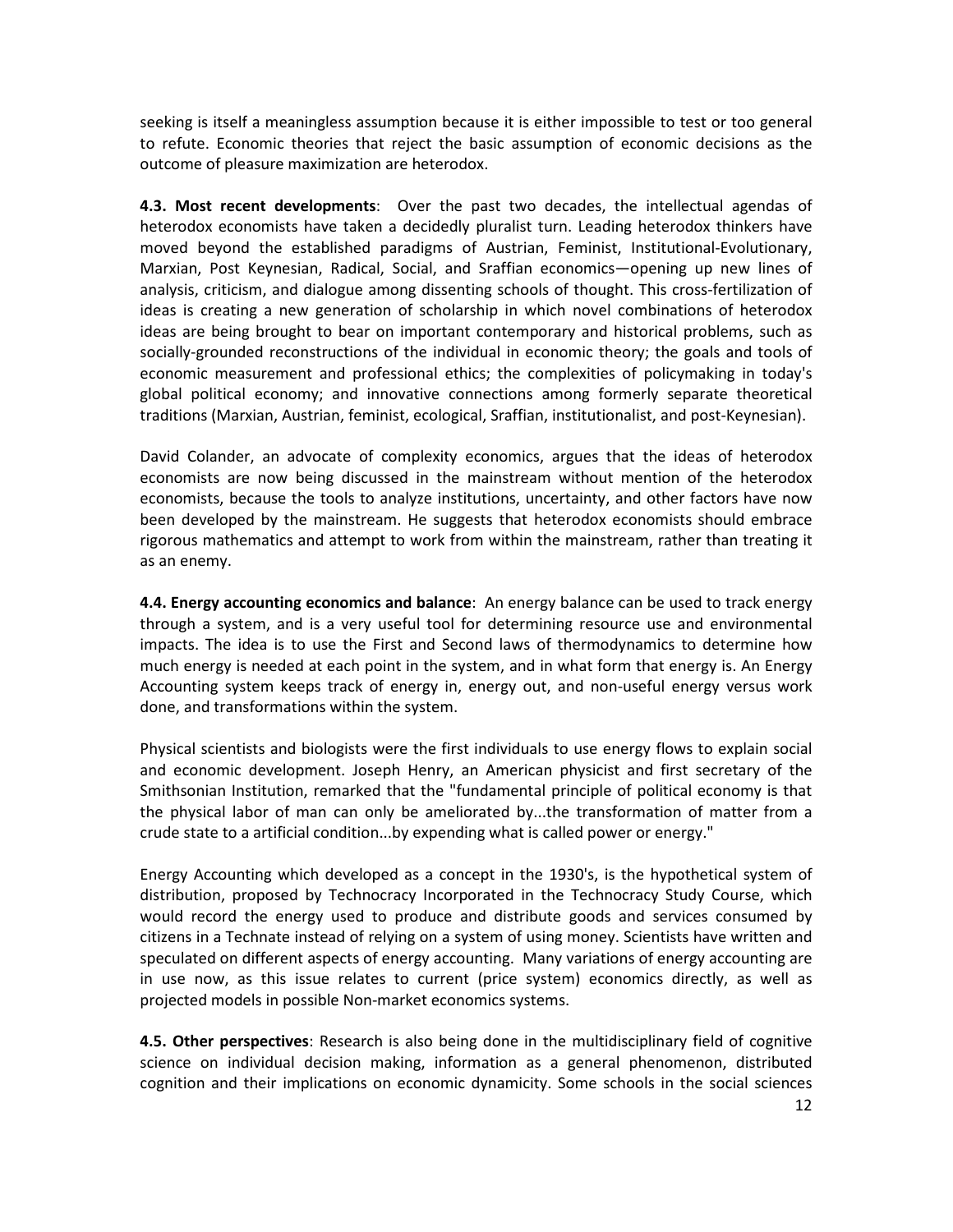aim to promote certain perspectives: classical and modern political economy; economic history; economic sociology and anthropology; gender and racial issues in economics; economic ethics and social justice; development studies; and so on.

5.0. Behavioural economics: Behavioral economics applies scientific research on human and social cognitive and emotional biases to better understand economic decisions and how they affect market prices, returns and the allocation of resources. It is primarily concerned with the rationality, or lack thereof, of economic agents. Behavioral models typically integrate insights from psychology with neo-classical economic theory.

During the classical period, economics had a close link with psychology. For example, Adam Smith wrote The Theory of Moral Sentiments, an important text describing psychological principles of individual behavior; and Jeremy Bentham wrote extensively on the psychological underpinnings of utility. Economists began to distance themselves from psychology during the development of neo-classical economics as they sought to reshape the discipline as a natural science, with explanations of economic behavior deduced from assumptions about the nature of economic agents. The concept of homo economicus was developed, and the psychology of this entity was fundamentally rational. Nevertheless, psychological explanations continued to inform the analysis of many important figures in the development of neo-classical economics such as Francis Edgeworth, Vilfredo Pareto, Irving Fisher and John Maynard Keynes.

Although psychology had nearly disappeared from economic discussions by the mid 20th century, it, somehow, managed to stage a resurgence, and certain factors were responsible for this resurgence in the continued development of behavioral economics. Expected utility and discounted utility models began to gain wide acceptance, generating testable hypotheses about decision making under uncertainty and intertemporal consumption respectively. Soon a number of observed and repeatable anomalies challenged those hypotheses. Furthermore, during the 1960s cognitive psychology had begun to shed more light on the brain as an information processing device (in contrast to behaviorist models). Psychologists in this field such as Ward Edwards, Amos Tversky and Daniel Kahneman began to compare their cognitive models of decision making under risk and uncertainty to economic models of rational behavior. In Mathematical psychology, there is a longstanding interest in the transitivity of preference and what kind of measurement scale utility constitutes.

An important paper in the development of the behavioral finance and economics fields was written by Kahneman and Tversky in 1979. This paper, 'Prospect theory: An Analysis of Decision Under Risk', used cognitive psychological techniques to explain a number of documented divergences of economic decision making from neo-classical theory. Over time many other psychological effects have been incorporated into behavioral finance, such as overconfidence and the effects of limited attention. Further milestones in the development of the field include a well attended and diverse conference at the University of Chicago, a special 1997 edition of the Quarterly Journal of Economics ('In Memory of Amos Tversky') devoted to the topic of behavioral economics and the award of the Nobel prize to Daniel Kahneman in 2002 "for having integrated insights from psychological research into economic science, especially concerning human judgment and decision-making under uncertainty".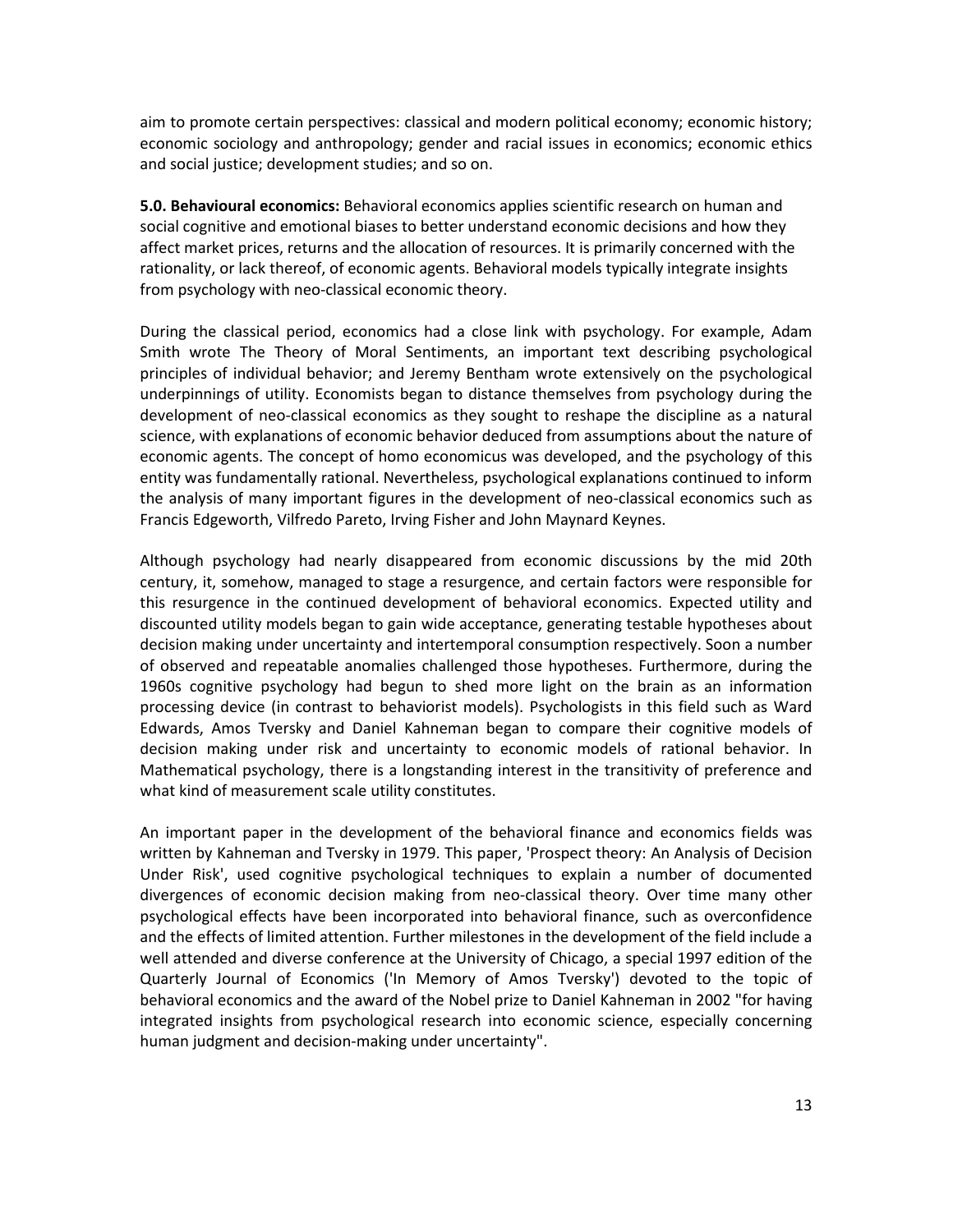Prospect theory is an example of generalized expected utility theory. Although not commonly included in discussions of the field of behavioral economics, generalized expected utility theory is similarly motivated by concerns about the descriptive inaccuracy of expected utility theory.

Behavioral economics has also been applied to problems of intertemporal choice. The most prominent idea is that of hyperbolic discounting, proposed by George Ainslie (1975), in which a high rate of discount is used between the present and the near future, and a lower rate between the near future and the far future. This pattern of discounting is dynamically inconsistent (or time-inconsistent), and therefore inconsistent with some models of rational choice, since the rate of discount between time t and t+1 will be low at time t-1, when t is the near future, but high at time t when t is the present and time t+1 the near future. As part of the discussion of hypberbolic discounting, has been animal and human work on Melioration theory and Matching Law of Richard Herrnstein. They suggest that behavior is not based on expected utility rather it is based on previous reinforcement experience.

**5.1. Methodology:** At the outset behavioral economics and finance theories had been developed almost exclusively from experimental observations and survey responses, although in more recent times real world data have taken a more prominent position. Functional magnetic resonance imaging fMRI has complemented this effort through its use in determining which areas of the brain are active during various steps of economic decision making. Experiments simulating market situations such as stock market trading and auctions are seen as particularly useful as they can be used to isolate the effect of a particular bias upon behavior; observed market behavior can typically be explained in a number of ways, carefully designed experiments can help narrow the range of plausible explanations. Experiments are designed to be incentivecompatible, with binding transactions involving real money being the "norm".

5.2. Key observations: There are three main themes in behavioral finance and economics:

Heuristics: People often make decisions based on approximate rules of thumb, not strictly rational analysis. See also cognitive biases and bounded rationality.

Framing: The way a problem or decision is presented to the decision maker will affect his action. Market inefficiencies: There are explanations for observed market outcomes that are contrary to rational expectations and market efficiency. These include mis-pricings, non-rational decision making, and return anomalies. Richard Thaler, in particular, has described specific market anomalies from a behavioral perspective.

Recently, Barberis, Shleifer, and Vishny as well as Daniel, Hirshleifer, and Subrahmanyam have built models based on extrapolation (seeing patterns in random sequences) and overconfidence to explain security market over- and underreactions, though such models have not been used in the money management industry. These models assume that errors or biases are correlated across agents so that they do not cancel out in aggregate. This would be the case if a large fraction of agents look at the same signal (such as the advice of an analyst) or have a common bias.

More generally, cognitive biases may also have strong anomalous effects in the aggregate if there is a social contamination with a strong emotional content (collective greed or fear), leading to more widespread phenomena such as herding and groupthink. Behavioral finance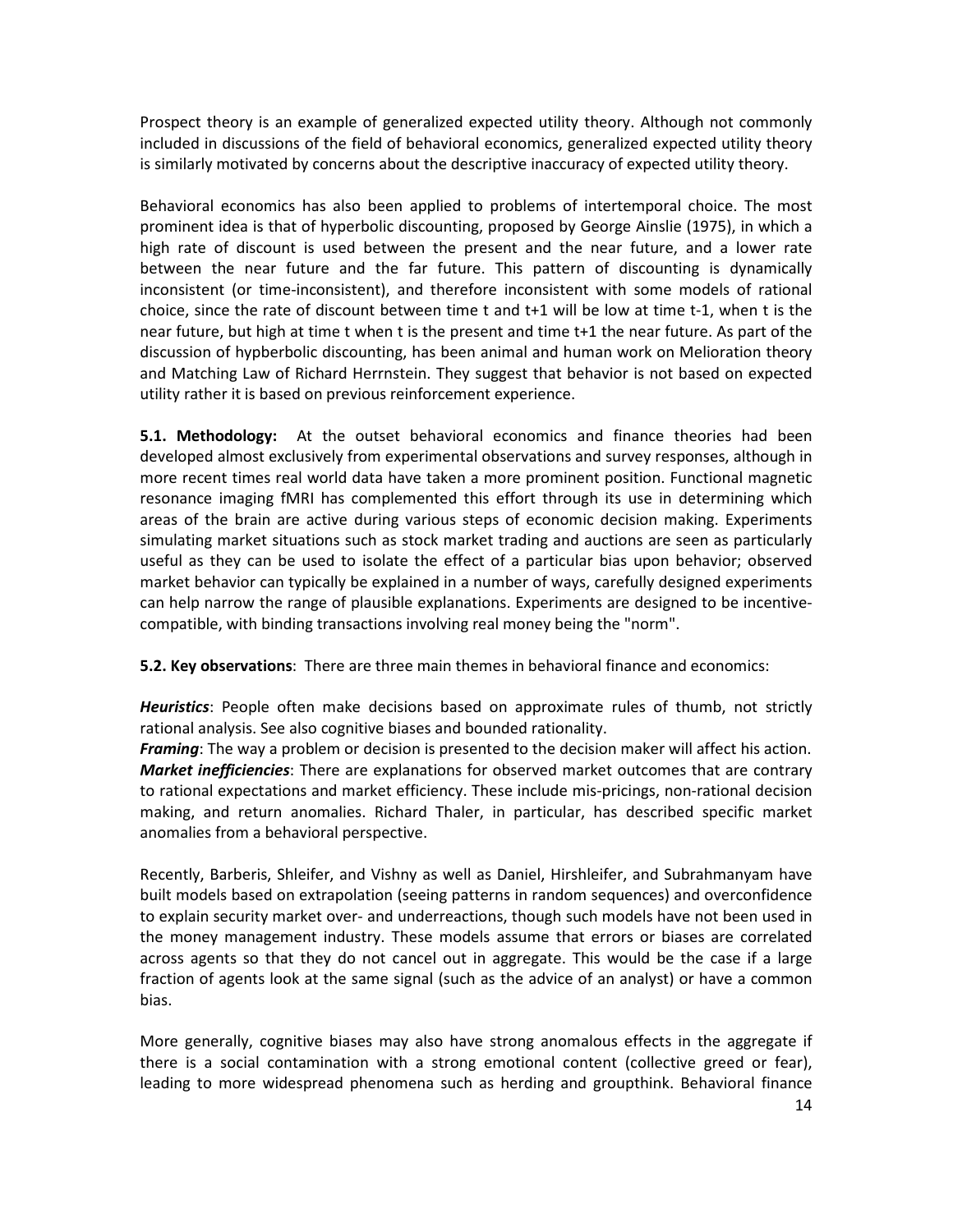and economics rests as much on social psychology within large groups as on individual psychology. However, some behavioral models explicitly demonstrate that a small but significant anomalous group can also have market-wide effects.

5.3. Critical conclusions of behavioral economics: Critics of behavioral economics typically stress the rationality of economic agents. They contend that experimentally observed behavior is inapplicable to market situations, as learning opportunities and competition will ensure at least a close approximation of rational behavior.

Others note that cognitive theories, such as prospect theory, are models of decision making, not generalized economic behavior, and are only applicable to the sort of once-off decision problems presented to experiment participants or survey respondents.

Traditional economists are also skeptical of the experimental and survey based techniques which are used extensively in behavioral economics. Economists typically stress revealed preferences over stated preferences (from surveys) in the determination of economic value. Experiments and surveys must be designed carefully to avoid systemic biases, strategic behavior and lack of incentive compatibility, and many economists are distrustful of results obtained in this manner due to the difficulty of eliminating these problems.

Some behavioural economists dismiss these criticisms, claiming that results are typically reproduced in various situations and countries and can lead to good theoretical insight. Behavioral economists have also incorporated these criticisms by focusing on field studies rather than lab experiments. Some economists look at this split as a fundamental schism between experimental economics and behavioral economics, but prominent behavioral and experimental economists tend to overlap techniques and approaches in answering common questions. For example, many prominent behavioral economists are actively investigating neuro-economics, which is entirely experimental and cannot be verified in the field.

Other proponents of behavioral economics note that neoclassical models often fail to predict outcomes in real world contexts. Behavioral insights can be used to update neoclassical equations, and behavioral economists note that these revised models not only reach the same correct predictions as the traditional models, but also correctly predict some outcomes where the traditional models failed.

**6.0. Experimental economics:** Experimental economics is the application of the laboratory method to test the validity of various economic theories and to test bed new market mechanisms. Using cash-motivated subjects, economic experiments create real-world incentives to help us better understand why markets and other exchange systems work the way they do. Experiments may be conducted in laboratory settings or in the field. The history and methodology of experimental economics was summarized by Vernon Smith:

"Historically, the method and subject matter of economics have presupposed that it was a nonexperimental (or 'field observational') science more like astronomy or meteorology than physics or chemistry. Based on general, introspectively 'plausible', assumptions about human preferences, and about the cost and technology based supply response of producers, economists have sought to understand the functioning of economies, using observations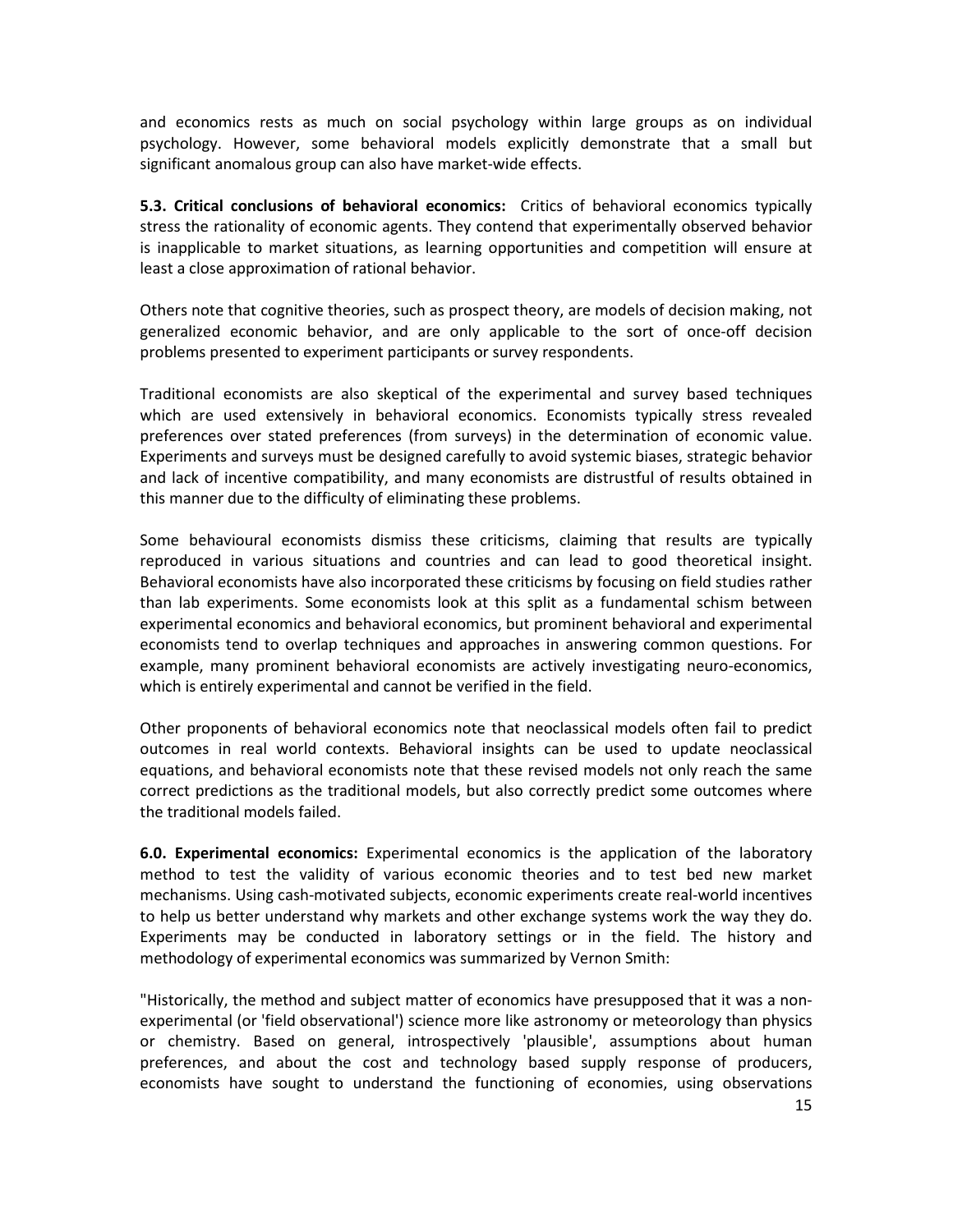generated by economic outcomes realized over time. The data of the astronomer is of this same type, but it would be wrong to conclude that astronomy and economics are methodologically equivalent. There are two important differences between astronomy and economics which help to illuminate some of the methodological problems of economics. First, based upon parallelism (maintained hypothesis that the same physical laws hold everywhere), astronomy draws on all the relevant theory from classical mechanics and particle physics -- theory which has evolved under rigorous laboratory tests. Traditionally, economists have not had an analogous body of tested behavioural principles that have survived controlled experimental tests, and which can be assumed to apply with insignificant error to the microeconomic behaviour that underpins the observable operations of the economy. Analogously, one might have supposed that there would have arisen an important area of common interest between economics and, say, experimental psychology, similar to that between astronomy and physics, but this has only started to develop in recent years."

**6.1. Experimental topics:** Economics experiments can be loosely classified into the following topics: Markets, Games, Decision making, Bargaining, Auctions, Coordination, Social Preferences, Learning, Matching, and Field Experiments.

6.2. Coordination games: Coordination games are games with multiple equilibria, often Pareto ranked. There are two general sets of questions that experimental economists typically ask when examining such games: (1) Can laboratory subjects coordinate, or learn to coordinate, on one of multiple equilibria, and if so are there general principles that can help predict which equilibrium is likely to be chosen? (2) Can laboratory subjects coordinate, or learn to coordinate, on the Pareto best equilibrium and if not, are there conditions or mechanisms which would help subjects coordinate on the Pareto best equilibrium? Deductive selection principles are those that allow predictions based on the properties of the game alone. Inductive selection principles are those that allow predictions based on characterizations of dynamics.

**6.3. Learning experiments**: In games of two players or more, the subjects often form beliefs about what actions the other subjects are taking and these beliefs are updated over time. This is known as belief learning. Subjects also tend to make the same decisions that have rewarded them with high payoffs in the past. This is known as reinforcement learning.

Until the 1990s, simple adaptive models, such as Cournot best response or Fictitious play, were generally used. In the mid-1990s, Alvin Roth and Ido Erev demonstrated that reinforcement learning can make useful predictions in experimental games. In 1999, Colin Camerer and Teck Ho introduced Experience Weighted Attraction, known as EWA, a general model that incorporated reinforcement and belief learning, and shows that fictitious play is mathematically equivalent to generalized reinforcement, provided weights are placed on past history.

Criticisms of EWA include overfitting due to many parameters, lack of generality over games, and the possibility that the interpretation of EWA parameters may be difficult. Overfitting is addressed by estimating parameters on some of the experimental periods or experimental subjects and forecasting behavior in the remaining sample (if models are overfitting, these outof-sample validation forecasts will be much less accurate than in-sample fits, which they generally are not). Generality in games is addressed by replacing fixed parameters with "self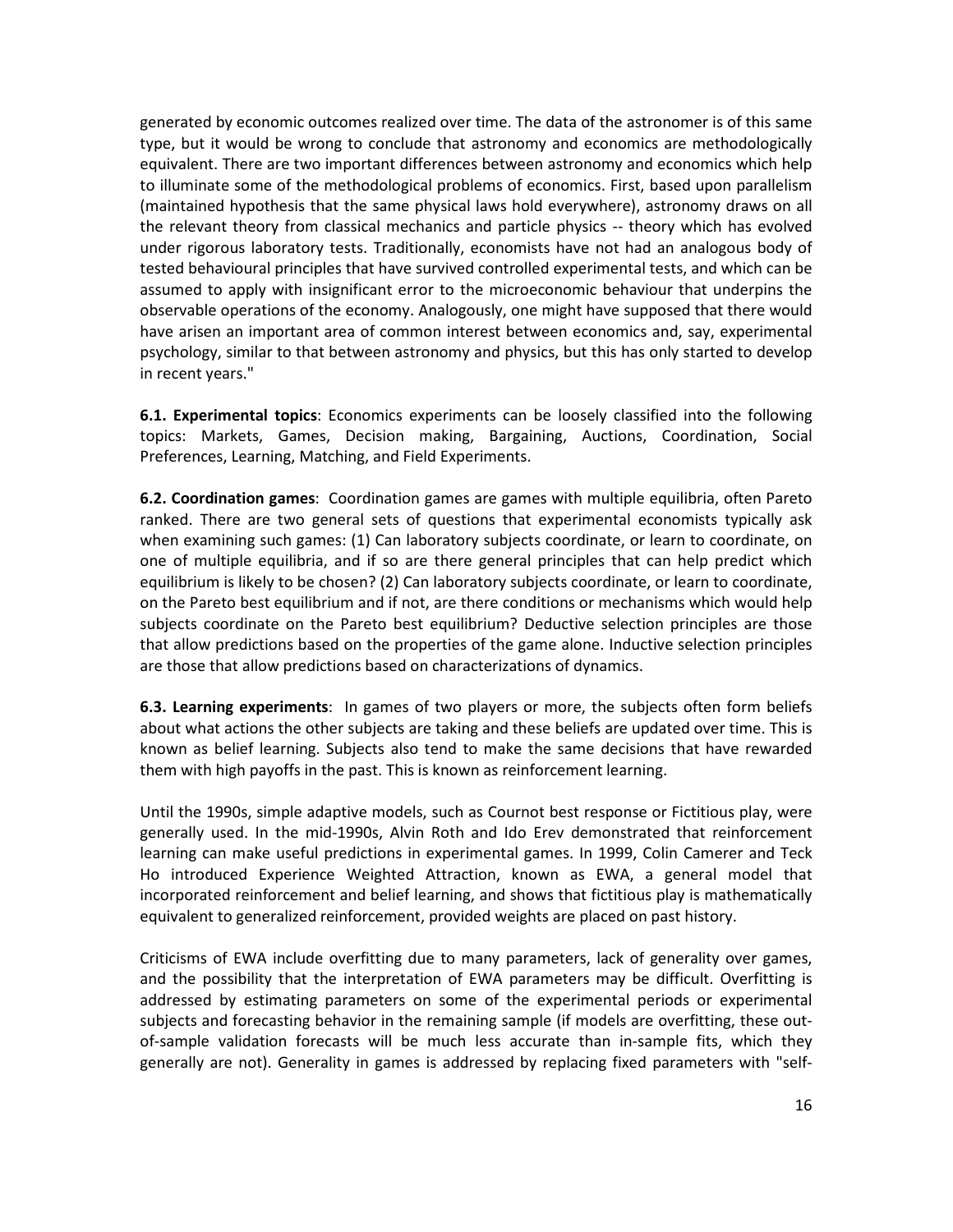tuning" functions of experience, allowing pseudo-parameters to change over the course of a game and to also vary systematically across games.

Modern experimental economists have done much notable work recently. Roberto Weber has raised issues of learning without feedback. David Cooper and John Kagel have investigated types of learning over similar strategies. Ido Erev and Greg Barron have looked at learning in cognitive strategies. Dale Stahl has characterized learning over decision making rules. Charles A. Holt has studied logit learning in different kinds of games, including games with multiple equilibria. Wilfred Amaldoss has looked at interesting applications of EWA in marketing. Amnon Rapoport, Jim Parco and Ryan Murphy have investigated reinforcement-based adaptive learning models in one of the most celebrated paradoxes in game theory known as the centipede game.

6.4. Market games: Vernon Smith, formerly of the University of Arizona and now at the Interdisciplinary Center for Economic Science at George Mason University conducted pioneering economics experiments on the convergence of prices and quantities to their theoretical competitive equilibrium values in experimental markets. Smith studied the behavior of "buyers" and "sellers", who are told how much they "value" a fictitious commodity, and then are asked to competitively "bid" or "ask" on these commodities following the rules of various real world market institutions, such as the Double auction (both sides can bid) used in many stock exchanges, as well the English auction and the Dutch auction (see Auctions). Smith found that in some forms of centralized trading, prices and quantities traded in such markets converge on the values that would be predicted by the economic theory of perfect competition, despite the conditions not meeting many of the assumptions of perfect competition (large numbers, perfect information).

Over the years, Smith pioneered -along with other collaborators- the use of controlled laboratory experiments in economics, and established it as a legitimate tool in economics and other related fields. Charles Plott of the California Institute of Technology collaborated with Smith in the 1970s and pioneered experiments in political science, as well as using experiments to inform economic design or engineering to inform policies. In 2002, Smith was awarded (jointly with Daniel Kahneman) the Bank of Sweden Prize in Economic Sciences "for having established laboratory experiments as a tool in empirical economic analysis, especially in the study of alternative market mechanisms".

**6.5. Social preferences:** The term "social preferences" refers to the concern (or lack thereof) that people have for each other's well-being, and it encompasses altruism, spitefulness, tastes for equality, and tastes for reciprocity. Experiments on social preferences generally study economic games including the dictator game, the ultimatum game, the trust game, the public goods game, and modifications to these canonical settings. As one example of results, ultimatum game experiments have shown that people are generally willing to sacrifice monetary rewards when offered low allocations, thus behaving inconsistently with simple models of selfinterest. Economic experiments have measured how this deviation varies across cultures. (More market-oriented societies tend to have higher inequity aversion.)

6.6. Bounded rationality: Some models of human behavior in the social sciences assume that humans can be reasonably approximated or described as "rational" entities (see for example rational choice theory). Many economics models assume that people are hyperrational, and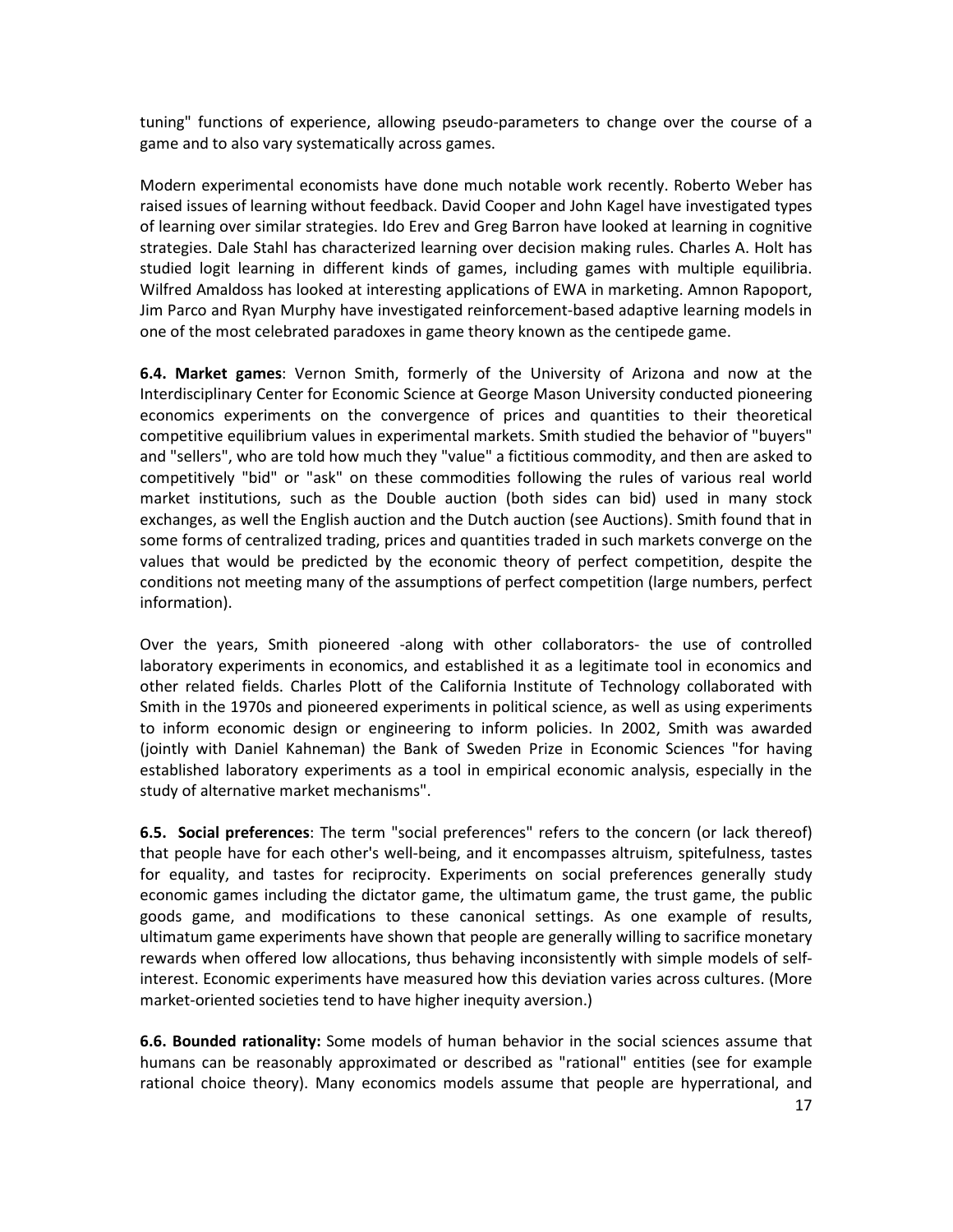would never do anything to violate their preferences. The concept of bounded rationality revises this assumption to account for the fact that perfectly rational decisions are often not feasible in practice due to the finite computational resources available for making them.

The term is thought to have been coined by Herbert Simon. In Models of My Life, Herbert Simon points out that most people are only partly rational, and are in fact emotional/irrational in the remaining part of their actions. In another work, he states "boundedly rational agents experience limits in formulating and solving complex problems and in processing (receiving, storing, retrieving, transmitting) information" (Williamson, p. 553, citing Simon). Simon describes a number of dimensions along which "classical" models of rationality can be made somewhat more realistic, while sticking within the vein of fairly rigorous formalization. These include: (i) limiting what sorts of utility functions there might be, (ii) recognizing the costs of gathering and processing information, (iii) the possibility of having a "vector" or "multi-valued" utility function.

Simon suggests that economic agents employ the use of heuristics to make decisions rather than a strict rigid rule of optimization. They do this because of the complexity of the situation, and their inability to process and compute the expected utility of every alternative action. Deliberation costs might be high and there are often other economic activities where similar decision making is required.

Daniel Kahneman proposes bounded rationality as a model to overcome some of the limitations of the rational-agent models in economic literature.

As decision makers have to make decisions about how and when to decide, Ariel Rubinstein proposed to model bounded rationality by explicitly specifying decision making procedures. This puts the study of decision procedures on the research agenda.

Gerd Gigerenzer argues that most decision theorists who have discussed bounded rationality have not really followed Simon's ideas about it. Rather, they have either considered how people's decisions might be made sub-optimal by the limitations of human rationality, or have constructed elaborate optimising models of how people might cope with their inability to optimize. Gigerenzer instead proposes to examine simple alternatives to a full rationality analysis as a mechanism for decision making, and he and his colleagues have shown that such simple heuristics frequently lead to better decisions than the theoretically optimal procedure.

From a computational point of view, decision procedures can be encoded in algorithms and heuristics. Edward Tsang argues that the effective rationality of an agent is determined by its computational intelligence. Everything else being equal, an agent that has better algorithms and heuristics could make "more rational" (more optimal) decisions than one that has poorer heuristics and algorithms.

A school of economic thought that traditionally assumes that economic agents have bounded rationality is the Austrian school.

**7.0. Evolutionary economics:** Evolutionary economics is a relatively new economic and diverse school of thought that is inspired by evolutionary biology. Much like mainstream it stresses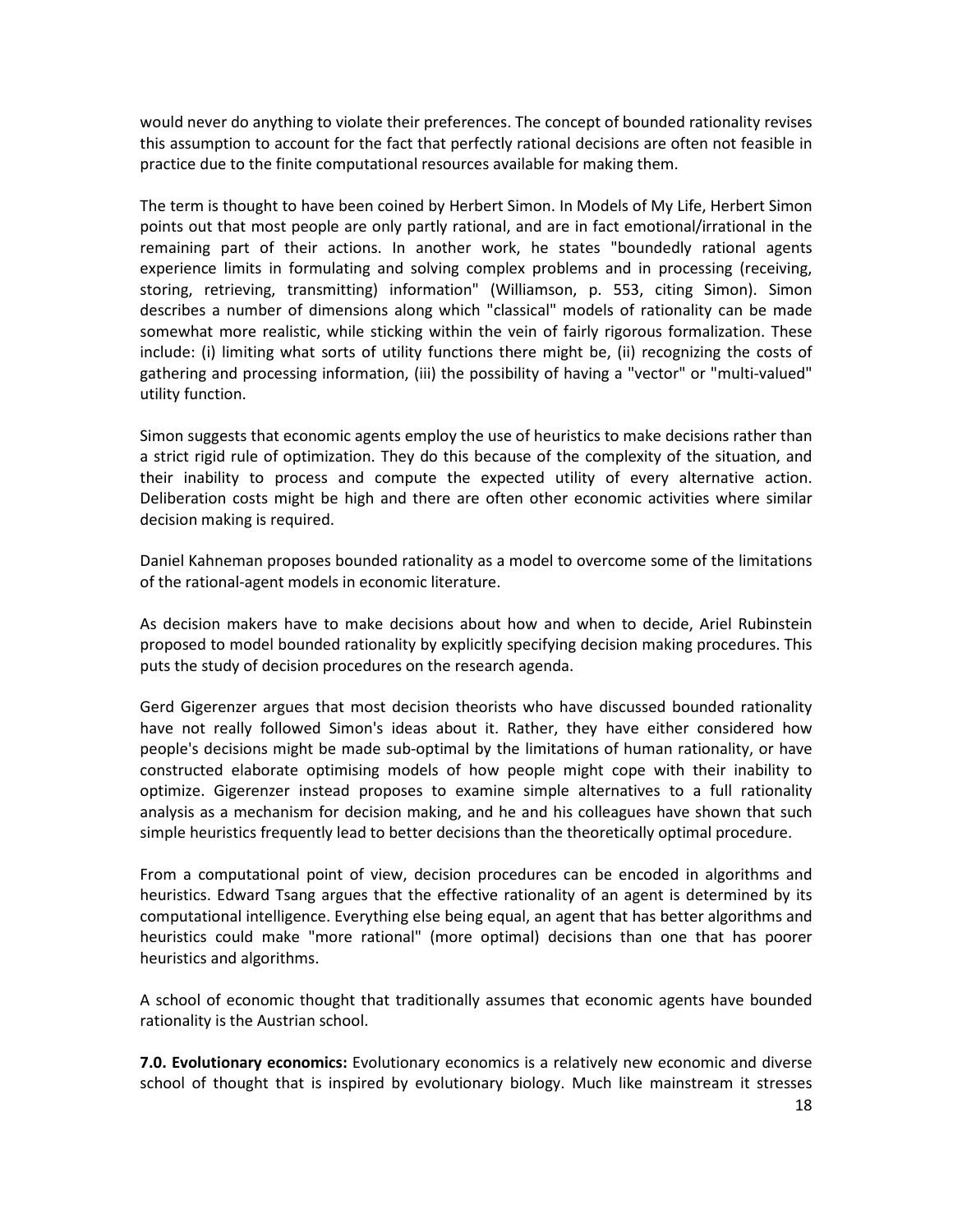complex interdependencies, competition, growth, structural change, and resource constraints but differs in the approaches which are used to analyze these phenomenon.

Mainstream economic reasoning begins with the definition of scarcity, then assumes the existence of a "rational agent" bent solely on the attainment of one goal — the maximization of her/his welfare as defined by that agent. The scheme of valuation ("preferences" or "tastes") used by the decision-maker is also assumed to be constant and native to the agent ("independent preferences"). Given the foregoing stipulations, the determination of the "rational choice" for any agent becomes a straightforward exercise in the differential calculus.

Evolutionary economics does not take the characteristics of either the objects of choice or of the decision-maker as fixed. It purports to challenge the mainstream of the economic discipline in a similar manner to how Charles Darwin challenged previous views of human genealogy with evolutionary theory.

7.1. Predecessors of evolutionary economics: Karl Marx began in the mid-19th century with his schema of stages of historical development, by introducing the notion that "human nature" was not constant and was not determinative of the nature of the social system; on the contrary, he made it a principle that human behavior was a function of the social and economic system in which it occurred.

At approximately the same time, Charles Darwin developed a general framework for comprehending any process whereby small, random variations could be accumulated and selected over time into large-scale changes that resulted in the emergence of wholly novel forms or "speciation".

This was followed shortly after by the work of the American pragmatic philosophers (James, Peirce, Dewey) and the founding of two new disciplines, psychology and anthropology, both of which were oriented toward cataloging and developing explanatory frameworks for the variety of behavior patterns (both individual and collective) that were becoming increasingly obvious to all systematic observers. The state of the world converged with the state of the evidence to make almost inevitable the development of a more modern framework for the analysis of substantive economic issues.

Thorstein Veblen began his career in the midst of this period of intellectual ferment, and as a young scholar came into direct contact with some of the leading figures of the various movements that were to shape the style and substance of the newly-minted social sciences into the next century and beyond. Veblen saw the need for taking account of cultural variation in his approach; no universal "human nature" could possibly be invoked to explain the variety of norms and behaviors that the new science of anthropology showed to be the rule, rather than the exception. His singular analytical contribution was what came to be known as the "ceremonial / instrumental dichotomy"; Veblen saw that every culture is materially-based and dependent on tools and skills to support the "life process", while at the same time, every culture appeared to have a stratified structure of status ("invidious distinctions") that ran entirely contrary to the imperatives of the "instrumental" (read: "technological") aspects of group life. The "ceremonial" was related to the past, and conformed to and supported the tribal legends; "instrumental" was oriented toward the technological imperative to judge value by the ability to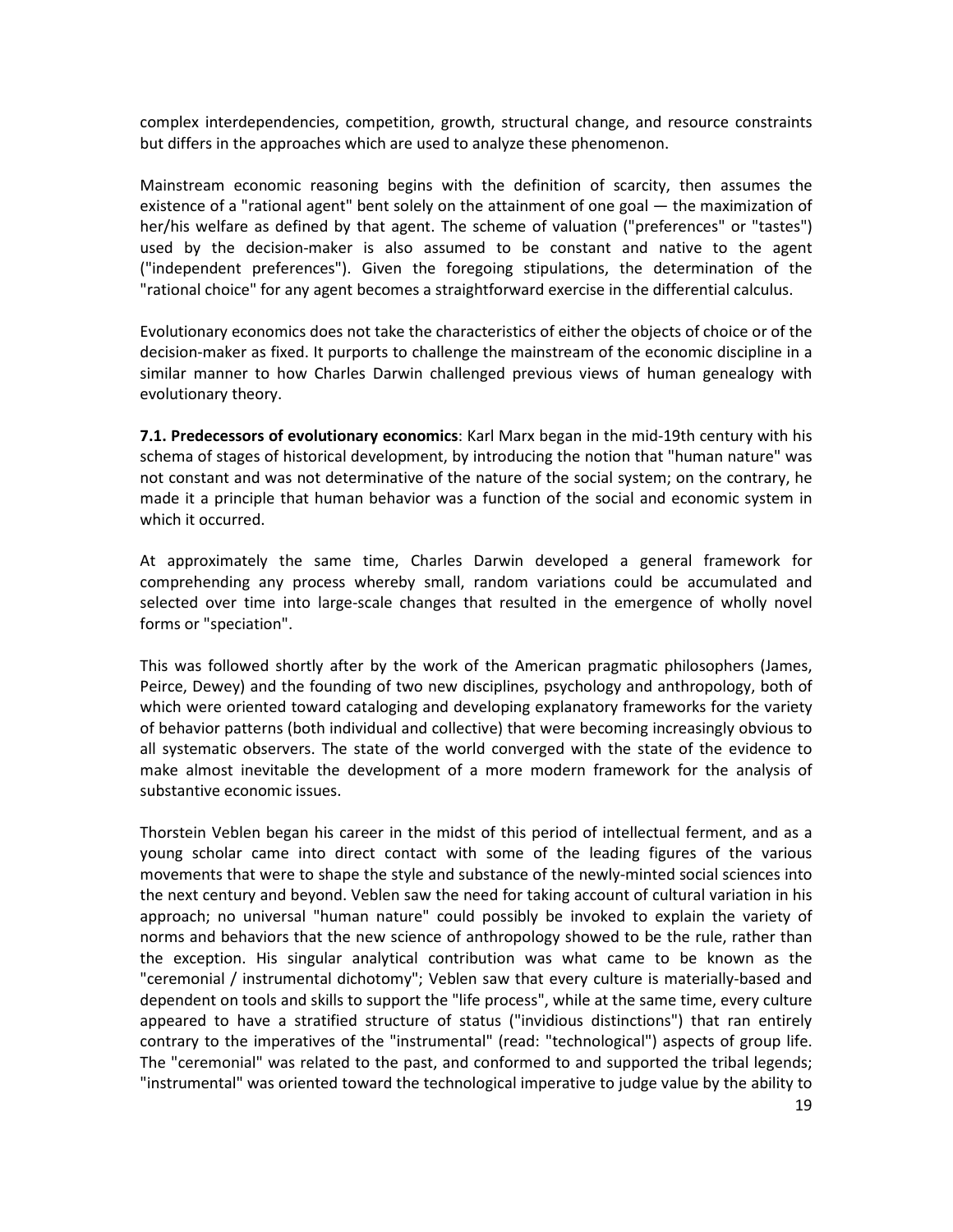control future consequences. The "Veblenian dichotomy" was a specialized variant of the "instrumental theory of value" due to John Dewey, with whom Veblen was to make contact briefly at the University of Chicago.

The most important works by Veblen include, but are not restricted to, his most famous works (Theory of the Leisure Class (TOLC); Theory of Business Enterprise (TOBE)), but his monograph Imperial Germany and the Industrial Revolution and the essay entitled Why is Economics not an Evolutionary Science have both been influential in shaping the research agenda for following generations of social scientists. TOLC and TOBE together constitute an alternative construction on the neoclassical marginalist theories of consumption and production, respectively. Both are clearly founded on the application of the "Veblenian dichotomy" to cultural patterns of behavior, and are therefore implicitly but unavoidably bound to a critical stance; Veblen's theories cannot be well understood unless one grasps that the dichotomy is at its core a valuational principle. The ceremonial patterns of activity are not bound to just any past, but rather to the one that generated a specific set of advantages and prejudices that underlie the current structure of rewards and power. Instrumental judgments create benefits according to an entirely separate criterion, and therefore are inherently subversive. This line of analysis was more fully and explicitly developed by Clarence E. Ayres of the University of Texas at Austin from the 1920s.

Kenneth Boulding was one of the advocates of the evolutionary methods in social science, as is evident from Kenneth Boulding's Evolutionary Perspective. Kenneth Arrow, Ronald Coase and Douglass North are some of the 'Bank of Sweden Prize in Economic Sciences in Memory of Alfred Nobel' winners who are known by their sympathy to the field. More narrowly the works Jack Downie and Edith Penrose are the sources of many insights for those thinking about evolution at the level of the firm in an industry.

7.2. Schumpeter's "Entwicklung": The evolutionary economics cannot be understood without the contribution of Joseph Schumpeter, who lived in the first half of 20th century. He was the author of the book The Theory of Economic Development. It is important to note that for the word development he used in his native language, the German word "Entwicklung", which can be translated as development or evolution. The translators of the day used the word "development" from the French "développement", as opposed to "evolution" as this was used by Darwin. However it makes more sense to look at the economy as "evolution" (or Entwicklung) than "development", which refers more to bring something to a fixed state, instead of a process that can go anywhere. Schumpeter, in his later writings in English as a professor at Harvard, used the word "evolution", but the damage by the first translators was done. People kept referring to economic development.

In Schumpeter's book he proposed an idea radical for its time: The evolutionary perspective. He based his theory on the assumption of usual macroeconomic equilibrium, which is something like "the normal mode of economic affairs". This equilibrium is being perpetually destroyed by entrepreneurs who try to introduce innovations. A successful introduction of an innovation disturbs the normal flow of economic life, because it forces some of the already existing technologies and means of production to lose their positions within the economy.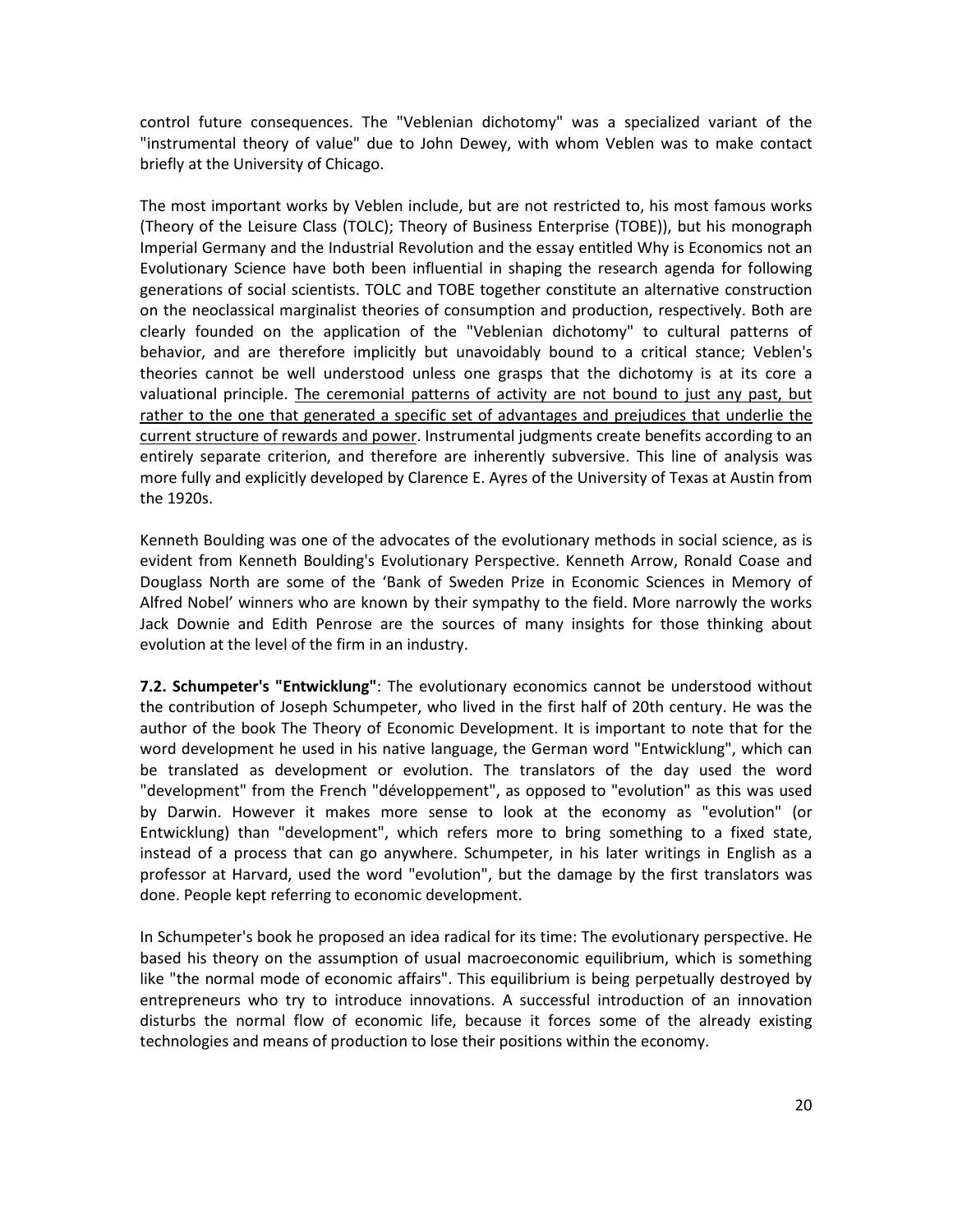**7.3. Present state of discussion**: One of the major contributions to the emerging field of evolutionary economics has been the publication of 'An Evolutionary Theory of Economic Change' by Richard Nelson and Sidney Winter. These authors have focused mostly on the issue of changes in technology and routines, suggesting a framework for their analysis. If the change occurs constantly in the economy, then some kind of evolutionary process must be in act, and there has been a proposal that this process is Darwinian in nature. Then, mechanisms that provide selection, generate variation and establish self-replication, must be identified.

It has been proposed that markets act as the major selection vehicles. As firms compete, unsuccessful rivals fail to capture an appropriate market share, go bankrupt and have to exit. The variety of competing firms is both in their products and practices, that are matched against markets. Both products and practices are determined by routines that firms use: standardized patterns of actions implemented constantly. By imitating these routines, firms propagate them and thus establish inheritance of successful practices.

Ulrich Witt has proposed that an appropriate tool set for socio-economic evolution analysis is provided by the range of self-organization and complexity theories, that deal with phenomena of emergence and increasing complexity.

As Philip Mirowski has demonstrated in his book 'More Heat than Light', the first 200 years of economic theory was modeled primarily on physics — economic terminology like "labour force", "equilibrium", "elasticity", and "velocity of money", are no accident.

Howard Aldrich, Geoffrey Hodgson, David Hull, Thorbjoern Knudsen, Joel Mokyr, Viktor Vanberg and others have argued that the general Darwinian principles of variation, inheritance and selection apply to social as well as biological entities, despite important detailed differences in the mechanisms and processes involved.

7.4. Axiomatization of evolutionary economics: A number of authors have aimed to outline common features of evolutionary schools in economics. In particular, such attempts were made by Kurt Dopfer, Carsten Herrmann-Pillath and Hardy Hanappi. According to their proposals, empirical axiomatics could be built on three propositions: (1) real phenomena are actualizations of ideas, (2) actualizations are matter-energy manifestations in space and time, (3) real phenomena evolve.

Ideas are articulated in language and thus transported into the social domain. Generic ideas, in particular, can bring about cognitive and behavioral processes, and in this respect they are practical and associated with the notion of 'productive knowledge'. It is generic ideas that evolve and form causal powers underlying the change. Evolutionary economics is essentially about changes in generic knowledge, and involves transition between actualized generic ideas. Actual phenomena, being manifestations of ideas, are seen as 'carriers of knowledge'.

Three analytical concepts corresponding to ontological axiomatics are thus:

- (1) carriers of knowledge,
- (2) generic ideas as components of a process, and
- (3) evolutionary-formative causality.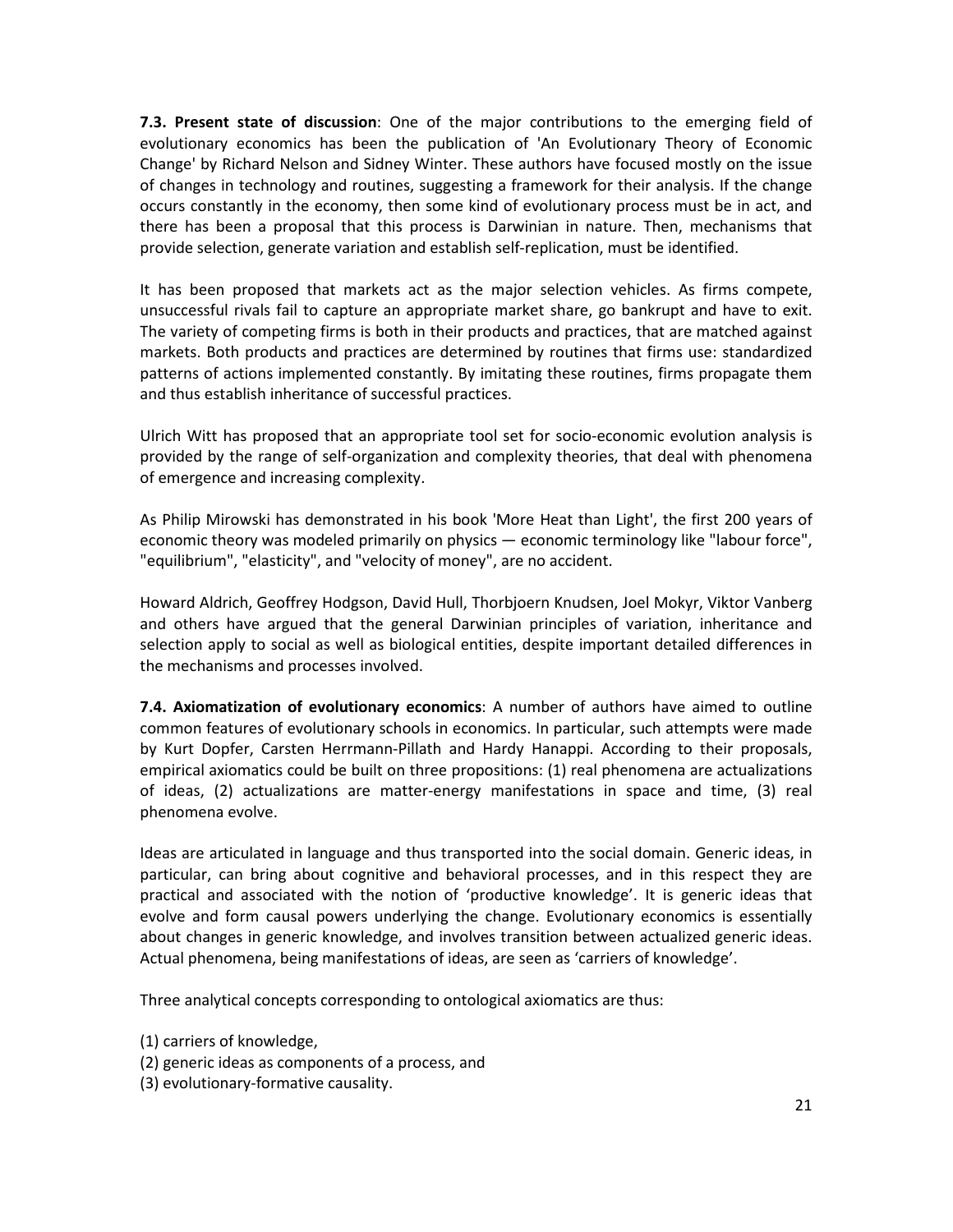The latter implies that no law that could apply universally in space and time, could be formulated. Instead, a 'variable law' (in terms of Charles Peirce) could be speculated about, that is a generic idea that shapes the social dynamics but changes over time.

The logic of the invariant of evolutionary process in social science is seen as the following sequence, described as an 'evolutionary regime':

In the first phase, generic ideas originate.

In the second phase, macroscopic (population-level) adoptions governed by various mechanisms (selection, path dependence, learning effects etc.) occur.

In the third phase, stabilization based on high-frequency adoption, happens.

Thus, evolutionary process is essentially irreversible, and it is seen as a transition from one state of generic idea dominance to another. Evolution represents a genealogy of regimes, that come into existence through adoption by populations of economic agents. This can be achieved either through Darwinian evolution (as considered by Nelson and Winter), or through emergence of 'critical masses' as suggested by Witt.

Thus, evolutionary economics is concerned with the transformation of generic ideas, or social and technical knowledge, that determine states of socio-economic system, and dominating economic phenomena (products, technologies, institutional arrangements) within these. Every possible state, form and determining idea is a passing one, but its emergence is no occasion, it is guided by the logic of evolutionary laws.

Frank (1998), Foster and Metcalfe (2001) and Dopfer and Potts (2008) aptly outline the characteric features of evolutionary economics. A rich material on evolutionary economics can be obtained at http://www.webng.com/economics.

8.0. Agent-based computational economics: An agent-based model (ABM) is a computational model for simulating the actions and interactions of autonomous individuals in a network, with a view to assessing their effects on the system as a whole. It combines elements of game theory, complex systems, emergence, computational sociology, multi agent systems, and evolutionary programming. Monte Carlo Methods are used to introduce randomness.

The models simulate the simultaneous operations of multiple agents, in an attempt to re-create and predict the actions of complex phenomena. The process is one of emergence from the lower (micro) level of systems to a higher (macro) level. The individual agents are presumed to be acting in what they perceive as their own interests, such as reproduction, economic benefit, or social status, and their knowledge is limited. ABM agents may experience "learning", adaptation, and reproduction.

8.1. History of agent-based computational economics: The idea of agent-based modeling was developed as a relatively simple concept in the late 1940s. Since it requires computationintensive procedures, it did not become widespread until the 1990s.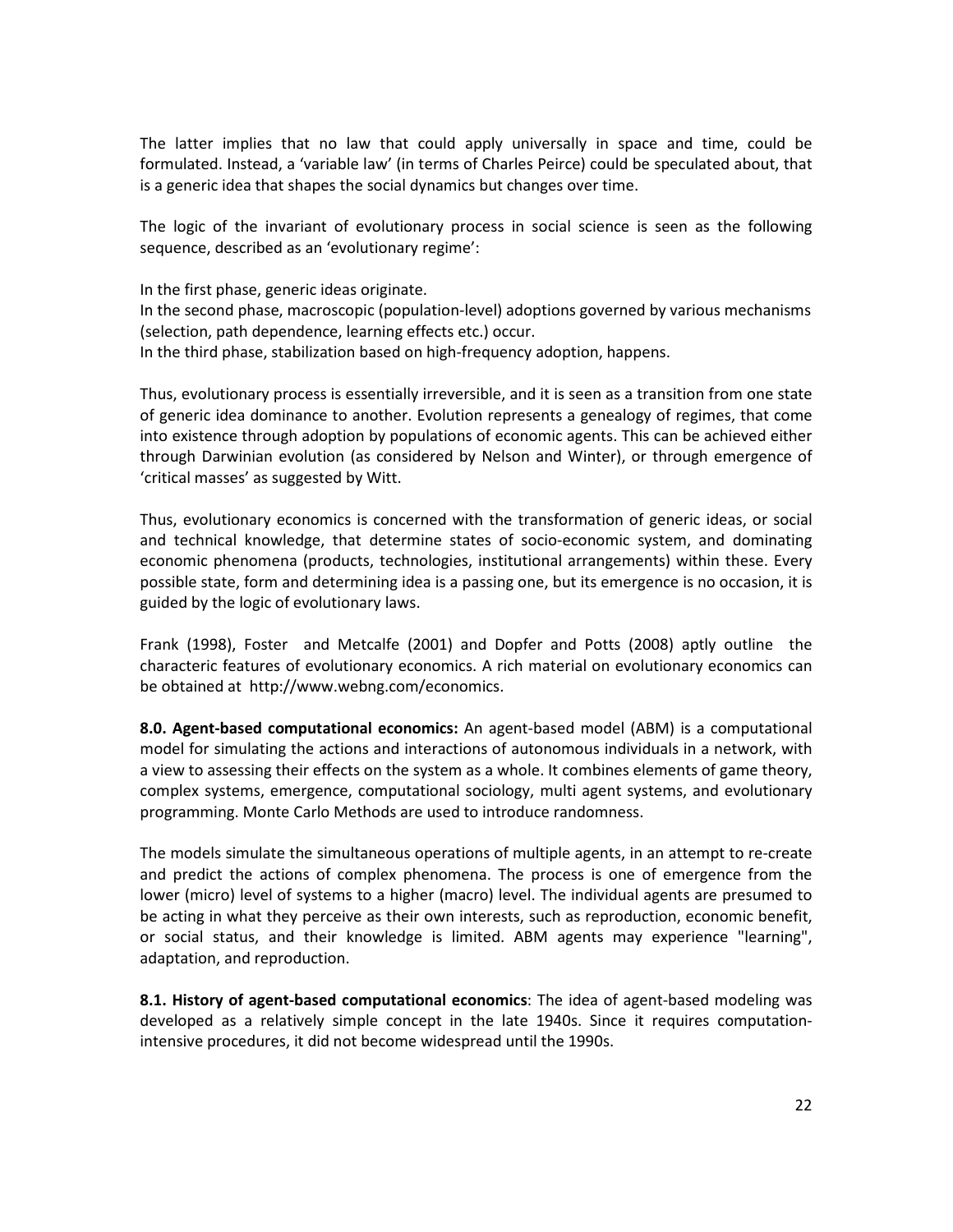The history of the agent-based model can be traced back to the Von Neumann machine, a theoretical machine capable of reproduction. The device von Neumann proposed would follow precisely detailed instructions to fashion a copy of itself. The concept was then improved by von Neumann's friend Stanisław Ulam, also a mathematician; Ulam suggested that the machine be built on paper, as a collection of cells on a grid. The idea intrigued von Neumann, who drew it up—creating the first of the devices later termed cellular automata.

Another improvement was introduced by the mathematician John Conway. He constructed the well-known Game of Life. Unlike von Neumann's machine, Conway's Game of Life operated by tremendously simple rules in a virtual world in the form of a 2-dimensional checkerboard.

The creation of agent-based models of social systems is often credited to the computer scientist Craig Reynolds. He tried to model the reality of lively biological agents, known as artificial life, a term coined by Christopher Langton.

At the same time, during the 1980s, social scientists, mathematicians, operations researchers, and a scattering of people from other disciplines developed Computational and Mathematical Organization Theory (CMOT). This field grew as a special interest group of The Institute of Management Sciences (TIMS) and its sister society, the Operations Research Society of America (ORSA). Through the mid-1990s, the field focused on such issues as designing effective teams, understanding the communication required for organizational effectiveness, and the behavior of social networks. With the appearance of SWARM in the mid-1990s and RePast in 2000, as well as some custom-designed code, CMOT -- later renamed Computational Analysis of Social and Organizational Systems (CASOS) -- incorporated more and more agent-based modeling.

8.2. Theory of agent-based modeling: Most computational modeling research describes systems in equilibrium or as moving between equilibria. Agent-based modeling, however, using simple rules, can result in far more complex and interesting behavior. The three ideas central to agent-based models are *social agents as objects*, emergence, and complexity. Agent-based models consist of dynamically interacting rule based agents. The systems within which they interact can create real world-like complexity. These agents are: (i) Intelligent and purposeful, but not so intelligent as to reach the cognitive closure implied by game theory, (ii) Situated in space and time - they reside in networks and in lattice-like neighborhoods. The location of the agents and their responsive and purposeful behavior are encoded in algorithmic form in computer programs. The modeling process is best described as inductive. The modeler makes those assumptions thought most relevant to the situation at hand and then watches phenomena emerge from the agents' interactions. Sometimes that result is an equilibrium. Sometimes it is an emergent pattern. Sometimes, however, it is an unintelligible mangle.

In some ways, agent-based models complement traditional analytic methods. Where analytic methods enable humans to characterize the equilibria of a system, agent-based models allow the possibility of generating those equilibria. This generative contribution may be the most mainstream of the potential benefits of agent-based modeling. Agent-based models can explain the emergence of higher order patterns -- network structures of terrorist organizations and the Internet, power law distributions in the sizes of traffic jams, wars, and stock market crashes, and social segregation that persists despite populations of tolerant people. Agent-based models also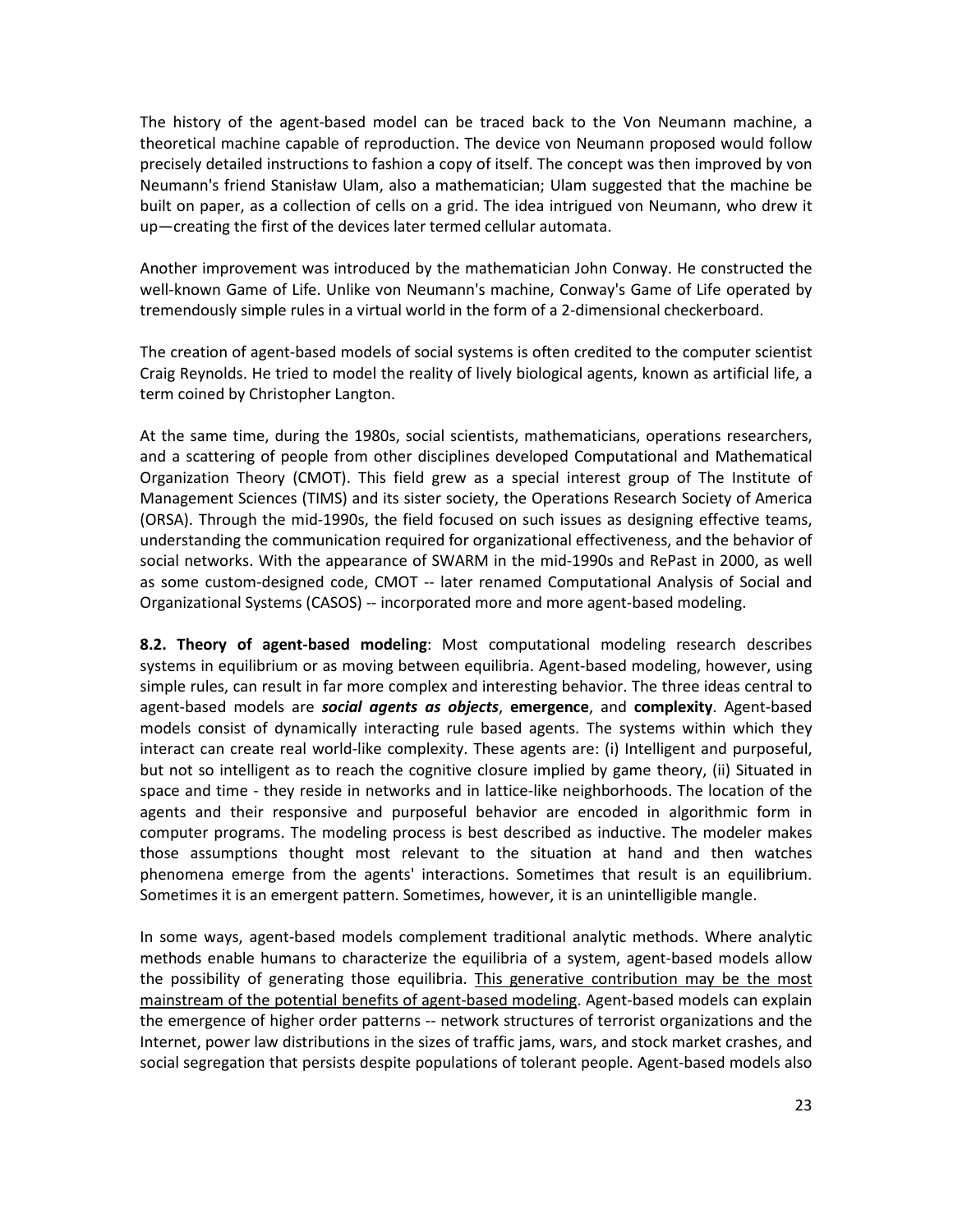can be used to identify lever points, defined as moments in time in which interventions have extreme consequences, and to distinguish among types of path dependency.

Rather than focusing on stable states, the models consider a system's robustness -- the ways that complex systems adapt to internal and external pressures so as to maintain their functionalities. The task of harnessing that complexity requires consideration of the agents themselves -- their diversity, connectedness, and level of interactions.

8.3. Applications of agent-based models: Agent-based models have been used since the mid-1990s to solve a variety of business and technology problems. Examples of applications include supply chain optimization and logistics, modeling of consumer behavior, including word of mouth, social network effects, distributed computing, workforce management, and portfolio management. They have also been used to analyze traffic congestion In these and other applications, the system of interest is simulated by capturing the behavior of individual agents and their interconnections. Agent-based modeling tools can be used to test how changes in individual behaviors will affect the system's emerging overall behavior.

Other models have analyzed the spread of epidemics, the threat of biowarfare, the growth and decline of ancient civilizations, and the human immune system.

9.0. New institutional economics: New institutional economics (NIE) is an economic perspective that attempts to extend economics by focusing on the social and legal norms and rules that underlie economic activity.

9.1. Overview of new institutional economics: Although NIE has its roots in Ronald Coase's fundamental insights about the critical role of institutional frameworks and transaction costs for economic performance, at present NIE analyses are built on a more complex set of methodological principles and criteria. They now depart from both mainstream Neoclassical economics and "old" institutional economics, though authors often care about both efficiency and distribution issues. The term 'New Institutional Economics' was coined by Oliver Williamson in 1975.

Among the many concepts/aspects that are often taken into account in current NIE analyses these can be mentioned: organizational arrangements, transaction costs, credible commitments, modes of governance, persuasive abilities, social norms, ideological values, decisive perceptions, gained control, enforcement mechanism, asset specificity, human assets, social capital, asymmetric information, strategic behavior, bounded rationality, opportunism, adverse selection, moral hazard, contractual safeguards, surrounding uncertainty, monitoring costs, incentives to collude, hierarchical structures, bargaining strength, etc.

**9.2. Institutional levels**: Although no single, universally accepted set of definitions has been developed, most scholars doing research under the NIE methodological principles and criteria follow Douglass North's demarcation between institutions and organizations. Institutions are the "rules of the game", consisting of both the formal legal rules and the informal social norms that govern individual behavior and structure social interactions (institutional frameworks).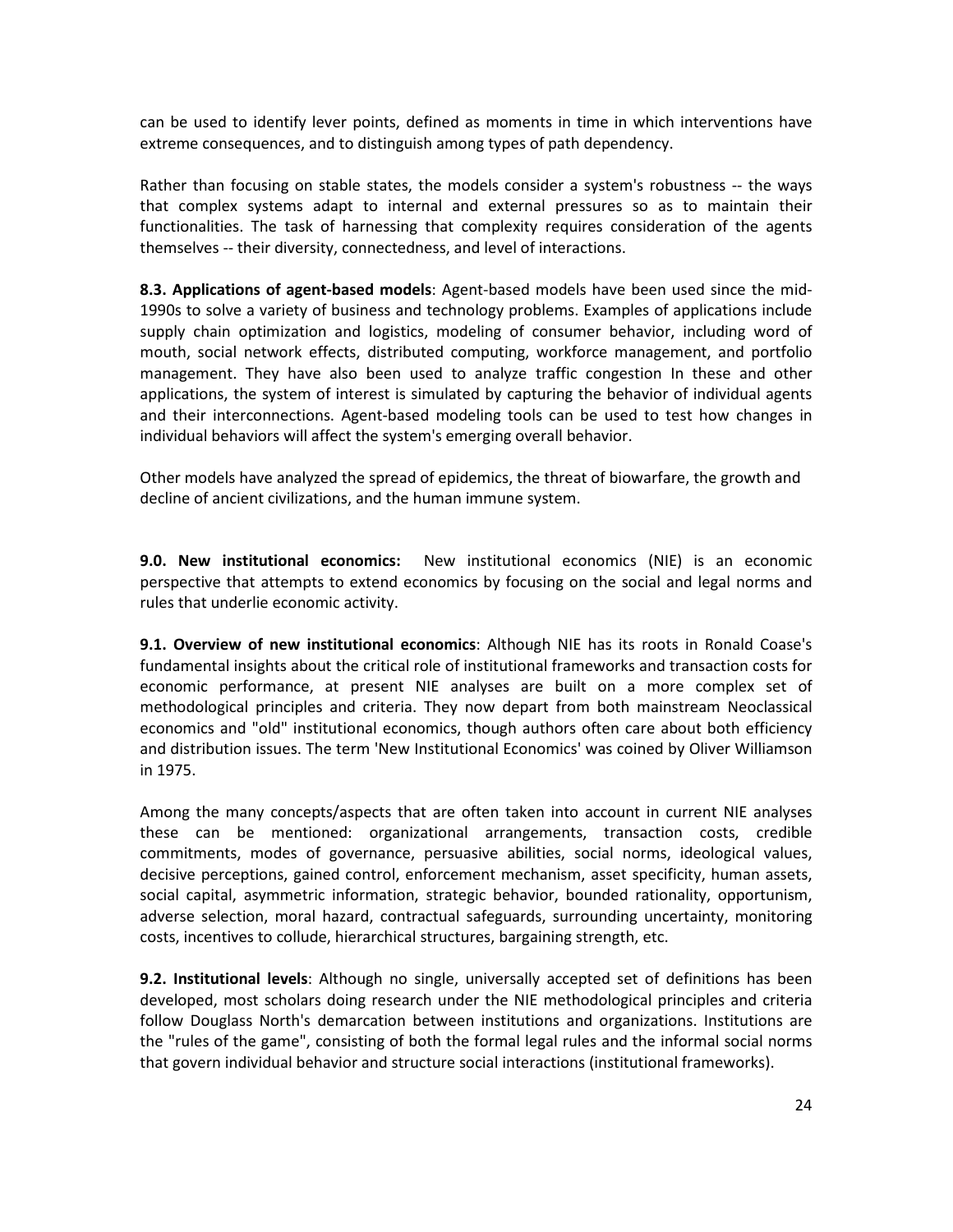Organizations, by contrast, are those groups of people and the governance arrangements they create to coordinate their team action against other teams performing also as organizations. Firms, Universities, clubs, medical associations, unions etc are some examples.

Because some institutional frameworks are realities always "nested" inside other broader institutional frameworks, this clear demarcation is always blurred in actual situations. A case in point is a University. When the average quality of its teaching services must be evaluated, for example, a University may be approached as an organization with its people, physical capital, the general governing rules common to all that were passed by the University governing bodies etc. However, if the task consists of evaluating people's performance in a specific teaching department, for example, along with their own internal formal and informal rules, then the University as a whole enters the picture as an institution. General University rules, then, form part of the broader institutional framework influencing people's performance at the said teaching department.

10.0. Post-autistic economics: The movement for Post-Autistic Economics (PAE) was born through the work of Sorbonne economist Bernard Guerrien. Started in Spring 2000 by group of disaffected French economics students, Post-Autistic Economics first reached a wider audience in June 2000 after an interview in Le Monde.

It was supported by the Cambridge Ph.D. students in 2001 with the publication of "Opening Up Economics: A Proposal By Cambridge Students", later signed by 797 economists.

The term autistic is used in an informal way, synonymous to "closed-minded" or "selfabsorbed". It has been criticized for using the medical diagnosis, autism, as a derogatory expression. The movement is best seen as a forum of different groups critical of the current mainstream: from behavioral and heterodox to feminist, green economics and econo-physics.

10.1. Concept underlying the PAE: PAE has challenged standard neoclassical assumptions and incorporated ideas from sociology and psychology into economic analysis. Specifically, the notions of utility theory, rational choice, production and efficiency theory (Pareto optimality), and game theory have been criticised: one much-discussed article is Is There Anything Worth Keeping in Standard Microeconomics?. Other topics include "Gross National Happiness", realism vs. mathematical consistency, "Thermodynamics and Economics", or "Irrelevance and Ideology". Contributors include Bruce Caldwell, James K. Galbraith, Robert L. Heilbroner, Bernard Guerrien, Emmanuelle Benicourt, Ha-Joon Chang, Herman Daly and Richard Wolff.

11.0. Ecological economics: Ecological economics is a transdisciplinary field of academic research within economics that aims to address the interdependence between human economies and natural ecosystems. It is distinguished from environmental economics by its connection to outside disciplines within the natural sciences, social sciences, and humanities and its focus on the "scale" conundrum, or how to operate an economy within the ecological constraints of earth's natural resources. According to ecological economist Malte Faber, ecological economics is defined by its focus on nature, justice, and time. Issues of intergenerational equity, irreversibility of environmental change, uncertainty of long-term outcomes, and sustainable development guide ecological economic analysis and valuation.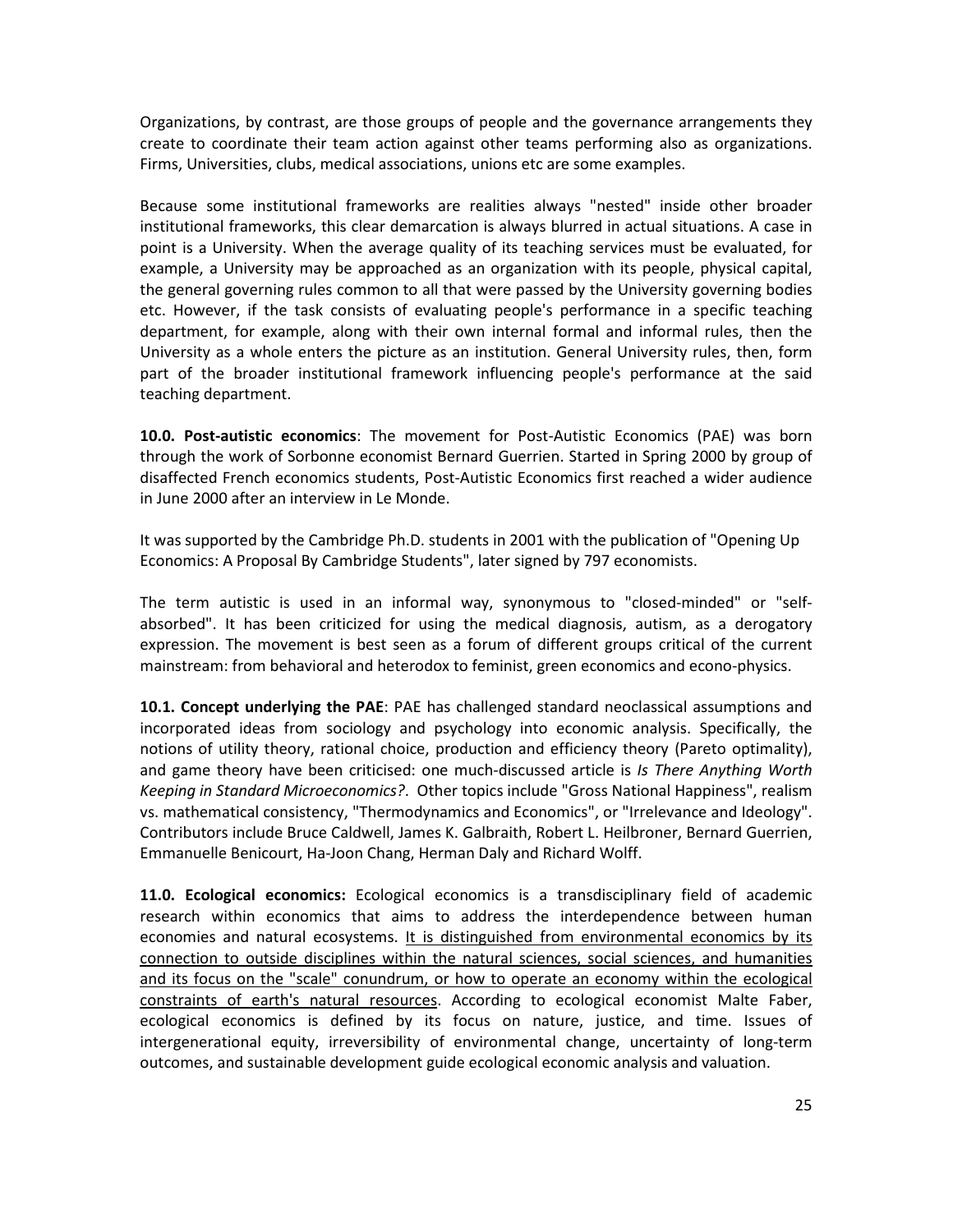The identity of ecological economics as a field has been described as fragile, with no generally accepted theoretical framework and a knowledge structure which is not clearly defined. Ecological economists have questioned fundamental mainstream economic approaches such as cost-benefit analysis, and the separability of economic values from scientific research, contending that economics is unavoidably normative rather than positive (empirical). Positional analysis, which attempts to incorporate time and justice issues, is proposed as an alternative.

The related field of biophysical economics, sometimes referred to also as bio-economics, is based on a conceptual model of the economy connected to, and sustained by, a flow of energy, materials, and ecosystem services. Analysts from a variety of disciplines have conducted research on the economy-environment relationship, with concern for energy and material flows and sustainability, environmental quality, and economic development.

In ecological economics, a complex circular flow diagram reflects the input of solar energy, which sustains natural inputs and environmental services, which are then used as factors of production. After these natural inputs are consumed, they are outputted as pollution and waste. The potential of an environment to make services and materials is called an environment's source function, and this function is depleted as resources are consumed or pollution contaminates the resources. The sink function describes an environment's ability to absorb and render harmless waste and pollution; when waste output exceeds the limit of the sink function, long-term damage occurs.

The economic value of natural capital is accepted by mainstream environmental economics, but is emphasized as especially important in ecological economics. Ecological economists may begin by estimating how to maintain a stable environment before assessing the cost in monetary terms. Ecological economist Robert Costanza led an attempted valuation of the global ecosystem in 1997. Initially published in Nature, the article concluded on \$33 trillion with a range from \$16 trillion to \$54 trillion (in 1997, total global GDP was \$27 trillion. Half of the value went to nutrient cycling. The open oceans, continental shelves, and estuaries had the highest total value, and the highest per-hectare values went to estuaries, swamps/floodplains, and seagrass/algae beds. The work was criticized by articles in Ecological Economics Volume 25, Issue 1, but the critics acknowledged the positive potential for economic valuation of the global ecosystem.

An important motivation for the emergence of ecological economics has been criticism of the assumptions and approaches of traditional environmental and resource economics, and further a need to distinguish from the social goals of green politics.

By contrast, ecological economics presents a scientific but still more pluralistic approach to study of environmental problems and policy solutions, characterized by systems perspectives and a focus on physical and biological contexts and long-term environmental sustainability. Ecological economics might be regarded as a version of environmental science or human geography with much emphasis on social, political, economic, behavioral and ethical issues. However, it seeks to state its assumptions in a framework similar to that of classical economics with expanded definitions of infrastructure, defense, currency and justice that match the constraints of a society in which carrying capacity is now scarcer.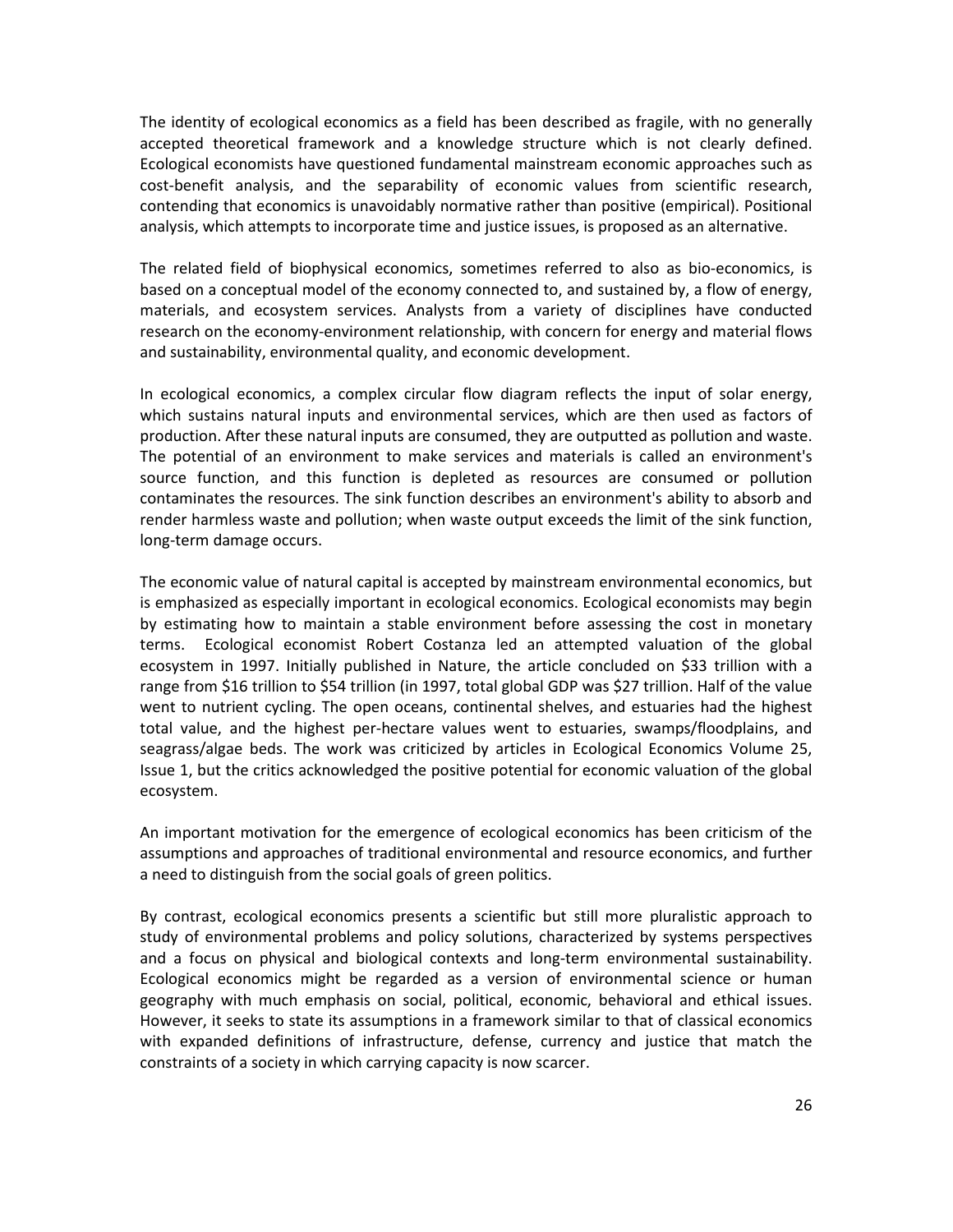Various competing schools of thought exist in the field. Some are close to resource and environmental economics while others are far more heterodox in outlook. An example of the latter is the European Society for Ecological Economics. An example of the former is the Swedish Beijer International Institute of Ecological Economics.

11.1. Distinctive features: What differentiates ecological economics schools from classical thought is that capital asset analysis (land, labour, financial capital) has been expanded to make land more active and include the operations of other ecosystems such as rivers, oceans and the atmosphere. In other words, land has been broadened into the concept of natural capital. Furthermore, the analysis of labour is often much more fine-grained and includes examination of the unique ways in which labour adapts to its surroundings. Indigenous languages, for instance, tend to acquire distinctions that match the ecosystems and lifeways in which they operate to enable awareness that colonialism and globalization generally override and ignore. The social capital and possibly unique talents or instructions of a culture will be more closely identified with the location and surrounding ecosystems than in the classical.

Ecological economics inherits some mathematical assumptions from neoclassical economics in that it will employ aggregate measures for genuinely aggregated resources such as the CO2 absorption capacity of the atmosphere (the amount it can absorb before global warming begins to occur). It however generally rejects the neoclassical assumption that local differences in the means of production or extraction method are just another externality, since living ecosystems are impossible to repay or reproduce and often extraordinarily expensive to replace or augment. Unlike the neoclassical assumption of a high-liquidity world in which there are a near infinite number of technology and supply substitutes, ecological economics tends instead to assume that only a narrow range of such substitutes, similar to those used in nature, will prove feasible as a long-term economic proposition for those living within the biosphere. The major and most obvious difference is that neoclassical economics is wholly unconcerned with the proportion of the supply chain absorbed by transport costs and also unconcerned with the issues in alienation of property rights when consuming goods from far away.

The most cogent example of how the different theories treat similar assets is tropical rainforest ecosystems, most obviously the Yasuni region of Ecuador. While this area has substantial deposits of bitumen it is also one of the most diverse ecosystems on Earth and some estimates establish it has over 200 undiscovered medical substances in its genomes - most of which would be destroyed by logging the forest or mining the bitumen. Effectively, the instructional capital of the genomes is undervalued by both classical and neoclassical means which would view the rainforest primarily as a source of wood, oil/tar and perhaps food. Increasingly the carbon credit for leaving the extremely carbon-intensive ("dirty") bitumen in the ground is also valued - the government of Ecuador set a price of US\$350M for an oil lease with the intent of selling it to someone committed to never exercising it at all and instead preserving the rainforest. Bill Clinton, Paul Martin and other former world leaders have become closely involved in this project which includes lobbying for the issue of International Monetary Fund Special Drawing Rights to recognize the rainforest's value directly within the framework of the Bretton Woods institutions. If successful this would be a major victory for advocates of ecological economics as the new mainstream form of economics.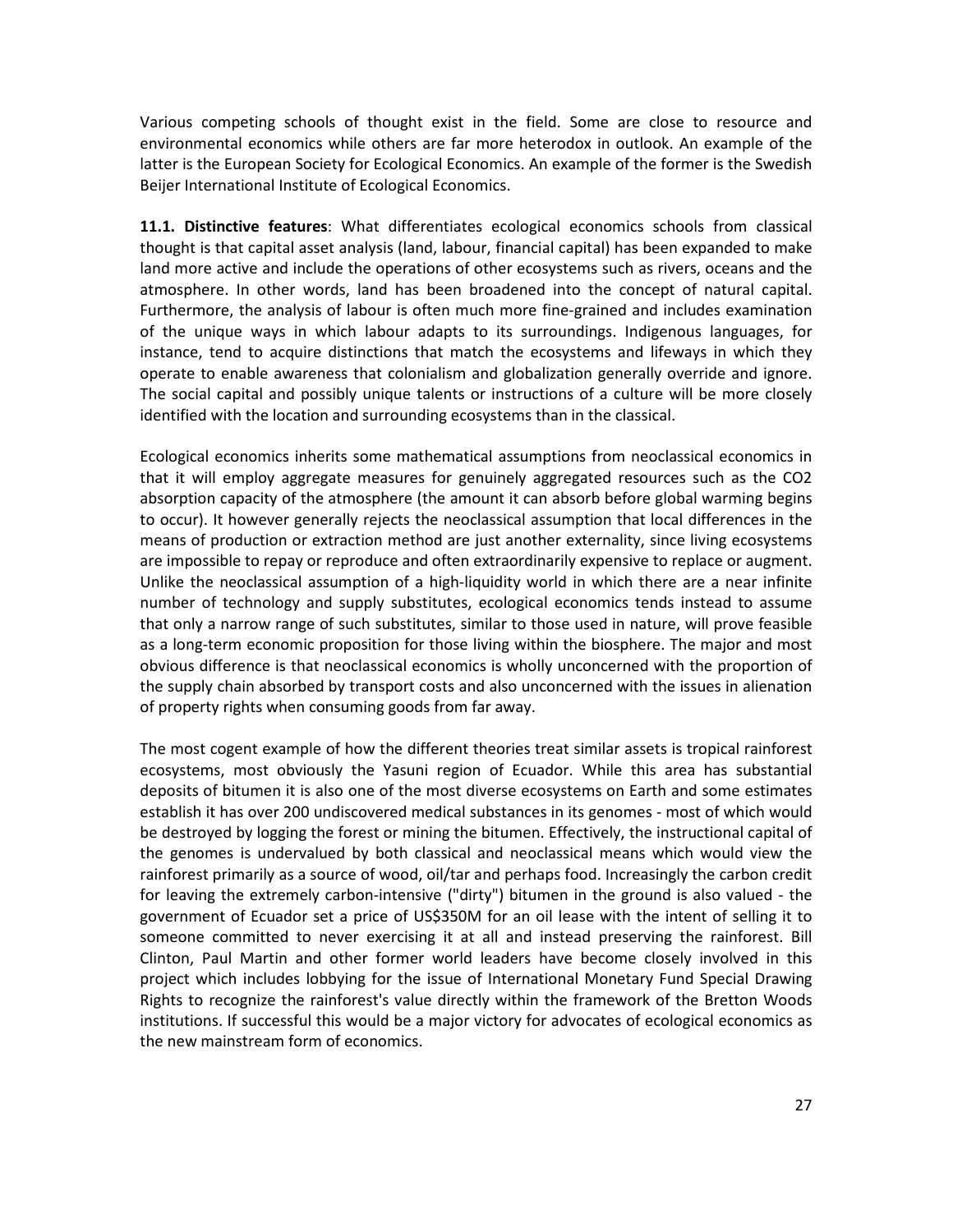11.2. History and development of ecological economics: The first book with the title Ecological Economics was published in Europe by Juan Martinez-Alier tracing the history of ecological critiques of economics since the 1880s to the 1950s. European conceptual founders include Nicholas Georgescu-Roegen, William Kapp and Karl Polanyi. Furthermore, some key concepts of what is now ecological economics are evident in the writings of E.F. Schumacher, whose book Small Is Beautiful – A Study of Economics as if People Mattered was published just a few years before the first edition of Herman Daly's comprehensive and persuasive Steady-State Economics.

The antecedents can be traced back to the Romantics of the 1800s as well as some Enlightenment political economists of that era. Concerns over population were expressed by Thomas Malthus, while John Stuart Mill hypothesized that the "stationary state" of an economy might be something that could be considered desirable, anticipating later insights of modern ecological economists, without having had their experience of the social and ecological costs of the dramatic post-World War II industrial expansion. As Martinez-Alier explores in his book the debate on energy in economic systems can also be traced into the 1800s e.g. Nobel prizewinning chemist, Frederick Soddy.

In North America, conceptual founders include economists Kenneth Boulding and Herman Daly, ecologists C.S. Holling, H.T. Odum and Robert Costanza, biologist Gretchen Daily and physicist Robert Ayres. Daly and Costanza were part of the institutional founding of the field - resulting in the establishment of the academic journal Ecological Economics and the International Society for Ecological Economics (ISEE). Some attribute origination of ecological economics as a specific field per se to professor Herman Daly, University of Maryland, a former economist at the World Bank. Ecological economics has been popularized by ecologist and University of Vermont Professor Robert Costanza. CUNY geography professor David Harvey explicitly added ecological concerns to political economic literature. This parallel development in political economy has been continued by analysts such as sociologist John Bellamy Foster.

The Romanian economist Nicholas Georgescu-Roegen, who was among Daly's teachers at Vanderbilt University, provided ecological economics with a modern conceptual framework based on the material and energy flows of economic production and consumption. His magnum opus, The Entropy Law and the Economic Process, has been highly influential.

11.3. Green economics: Green Economics is a more recent development that goes beyond the traditional scope of Ecological Economics but shares some of its basic principles. Green Economics comprises all aspects and sub-disciplines of economics, not only ecology related, and analyses economic issues with a *pluralistic, holistic and long term view*. The aim of this emerging discipline is the reform of mainstream economics towards an unbiased understanding of economic facts and the political choices available to enhance the economic freedom available to all stakeholders. Comprehensive academic work in this field is organised and co-ordinated by the Green Economics Institute, an academic think tank founded in 2004 in the UK, which edits the International Journal of Green Economics. (The term Green Economics is in addition employed by UK based individuals acting as a political lobby and activist forum rather than taking the purely academic approach dominant amongst other ecological economists).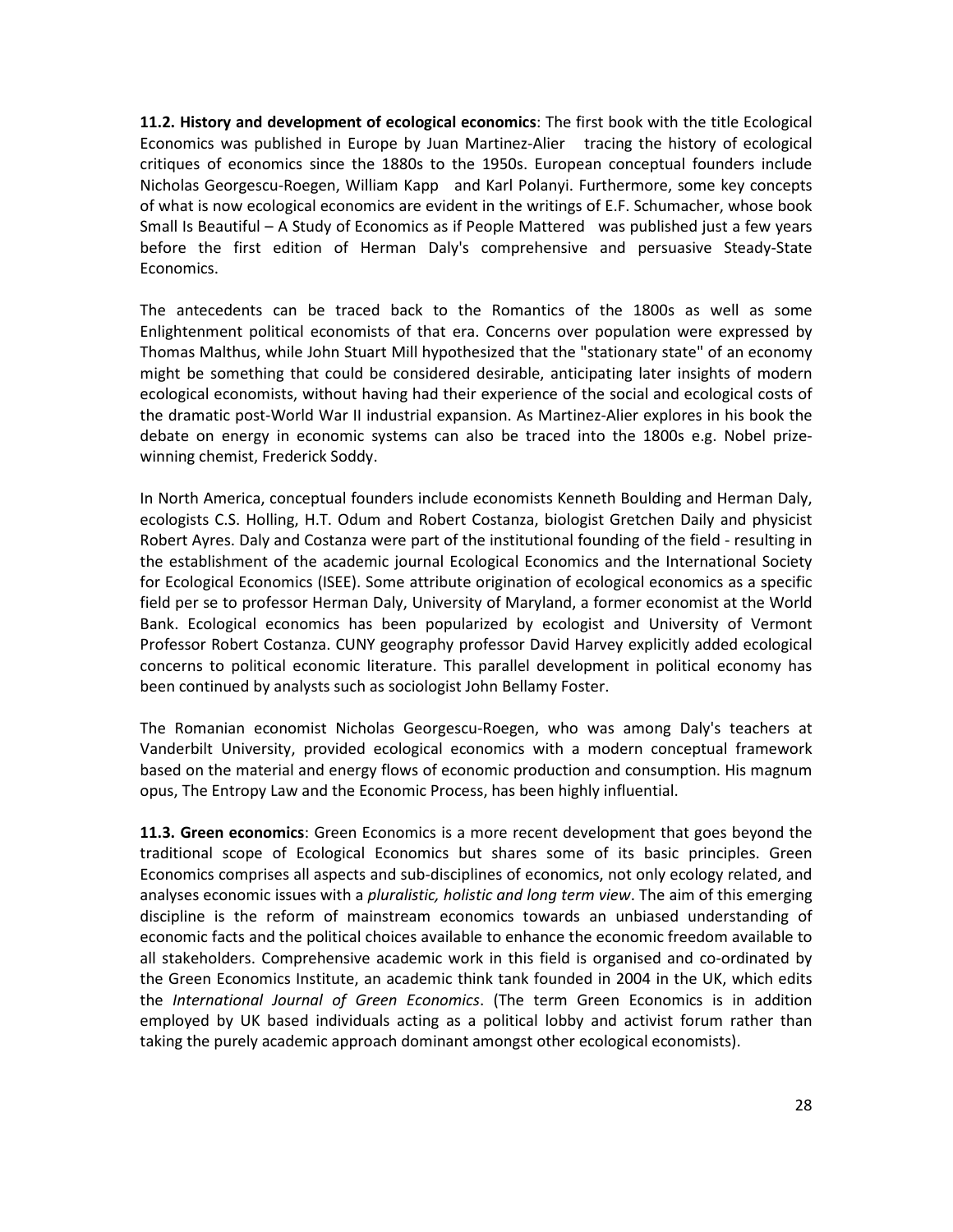Articles by Inge Ropke and Clive Spash cover the development and modern history of ecological economics and explain its differentiation from resource and environmental economics, as well as some of the controversy between American and European schools of thought.

11.4. Objectives of ecological economics: The primary objective of ecological economics is to ground economic thinking and practice in physical reality, especially in the laws of physics (particularly the laws of thermodynamics) and in knowledge of biological systems. It accepts as a goal the improvement of human well-being through development, and seeks to ensure achievement of this through planning for the sustainable development of ecosystems and societies. Of course the terms development and sustainable development are far from lacking controversy. Richard Norgaard argues traditional economics has hi-jacked the development terminology in his book Development Betrayed. Well-being in ecological economics is also differentiated from welfare as found in mainstream economics and the 'new welfare economics' from the 1930s which informs resource and environmental economics, both of which are anthropocentric. This entails a limited preference utilitarian conception of value i.e., Nature is valuable to our economies, that is because people will pay for its services such as clean air, clean water, encounters with wilderness, etc.

Ecological economics distinguishes itself from neoclassical economics primarily by its assertion that the economy is an embedded within an environmental system. Ecology deals with the energy and matter transactions of life and the Earth, and the human economy is by definition contained within this system. Ecological economists feel neoclassical economics has ignored the environment, at best relegating it to be a subset of the human economy. Economic theory, as encapsulated in general equilibrium models, then assume both an infinite resource base and also infinite waste sinks with no feedbacks; in simpler terms, resources never run out and pollution never occurs. This allows neoclassical economics to claim theoretically that infinite economic growth is both possible and desirable.

However, this belief disagrees with much of what the natural sciences have learned about the world, and, according to Ecological Economics, completely ignores the contributions of Nature to the creation of wealth e.g., the planetary endowment of scarce matter and energy, along with the complex and biologically diverse ecosystems that provide goods and ecosystem services directly to human communities: micro- and macro-climate regulation, water recycling, water purification, storm water regulation, waste absorption, food and medicine production, pollination, protection from solar and cosmic radiation, the view of a starry night sky, etc.

There has then been a move to regard such things as natural capital and ecosystems functions as goods and services. However, this is far from uncontroversial within ecology or ecological economics due to the potential for narrowing down values to those found in mainstream economics and the danger of merely regarding Nature as a commodity. This has been referred to as ecologists 'selling out on Nature'. There is then a concern that ecological economics has failed to learn from the extensive literature in environmental ethics about how to structure a plural value system.

11.5. Ecological economics and allocation of resources: Resource and neoclassical economics focus primarily on the efficient allocation of resources, and less on two other fundamental economic problems which are central to ecological economics: distribution (equity) and the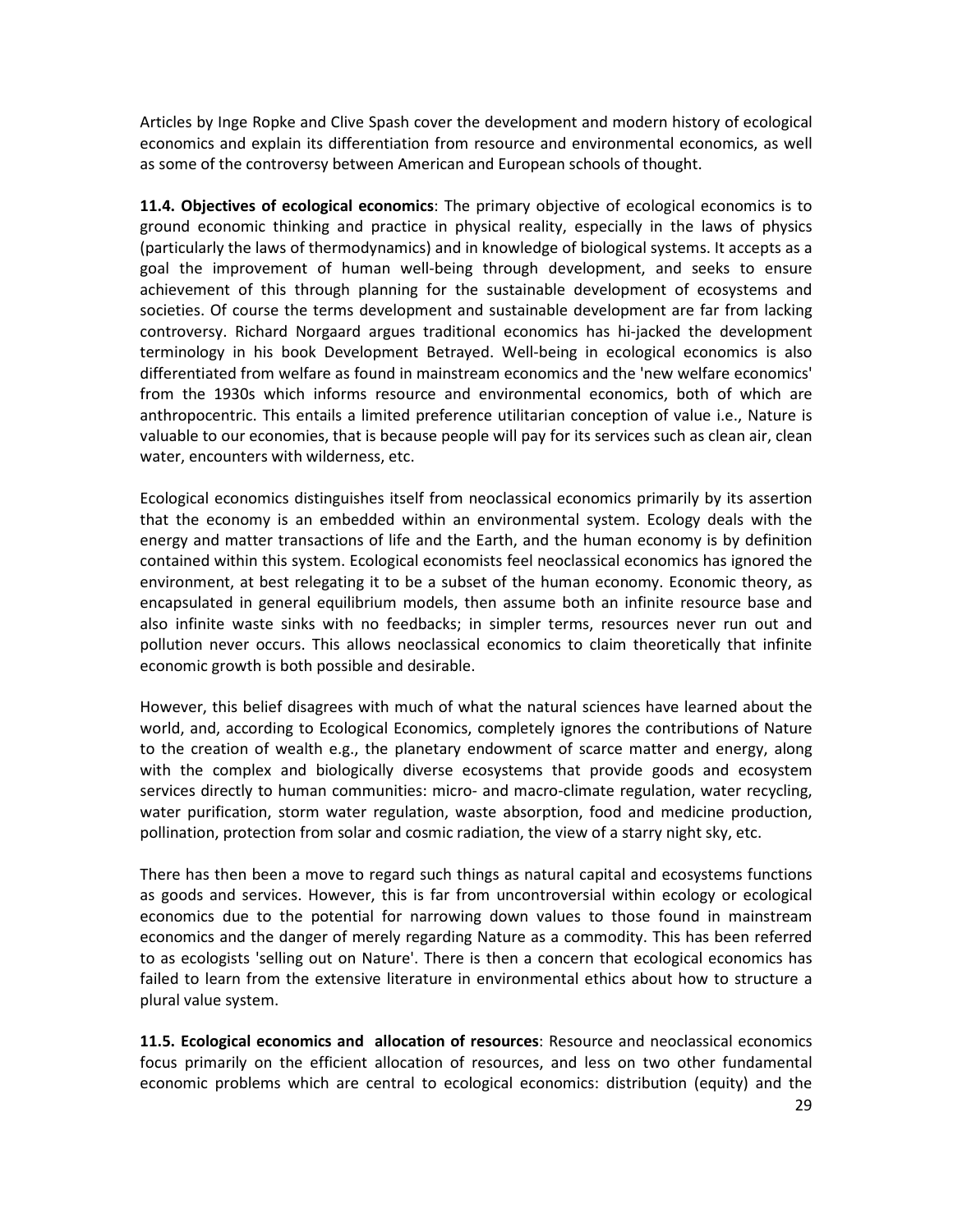scale of the economy relative to the ecosystems upon which it is reliant. Ecological Economics also makes a clear distinction between growth (quantitative) and development (qualitative improvement of the quality of life) while arguing that neoclassical economics confuses the two. Ecological economics challenges the common normative approach taken towards natural resources, claiming that it misvalues nature by displaying it as interchangeable with human capital-labor and technology. Ecological Economics counters this convention by asserting that human capital is instead complementary to and dependent upon natural systems, as human capital inevitably derives from natural systems. From these premises, it follows that economic policy has a fiduciary responsibility to the greater ecological world, and that, by misvaluing the importance of nature, sustainable progress (as opposed to economic growth) - which is the only solution to elevating the standard of living for citizens worldwide - will not result. Furthermore, ecological economists point out that, beyond modest levels, increased per-capita consumption (the typical economic measure of "standard of living") does not necessarily lead to improvements in human well-being, while this same consumption can have harmful effects on the environment and broader societal well-being.

11.6. Energy considerations in ecological economics: Ecological Economics rejects the view of energy economics that growth in the energy supply is related directly to well being, focusing instead on biodiversity and creativity - or natural capital and individual capital, in the terminology sometimes adopted to describe these economically. In practice, ecological economics focuses primarily on the key issues of uneconomic growth and quality of life. Ecological economists are inclined to acknowledge that much of what is important in human well-being is not analyzable from a strictly economic standpoint and suggests an interdisciplinary approach combining social and natural sciences as a means to address this.

Thermo-economics (the main basis of energy economics) is based on the proposition that the role of energy in biological evolution should be defined and understood through the second law of thermodynamics but in terms of such economic criteria as productivity, efficiency, and especially the costs and benefits (or profitability) of the various mechanisms for capturing and utilizing available energy to build biomass and do work. As a result, thermo-economics are often discussed in the field of ecological economics, which itself is related to the fields of sustainability and sustainable development.

An energy balance can be used to track energy through a system, and is a very useful tool for determining resource use and environmental impacts, using the First and the Second laws of thermodynamics, to determine how much energy is needed at each point in a system, and in what form that energy is a cost in various environmental issues. The energy accounting system keeps track of energy in, energy out, and non-useful energy versus work done, and transformations within the system.

Energy Accounting is the hypothetical system of distribution, proposed by Technocracy Incorporated in the Technocracy Study Course, which would record the energy used to produce and distribute goods and services consumed by citizens in a Technate.

Scientists have written and speculated on different aspects of energy accounting.] Many variations of energy accounting are in use now, as this issue relates to current (price system) economics directly, as well as projected models in possible Non-market economics systems.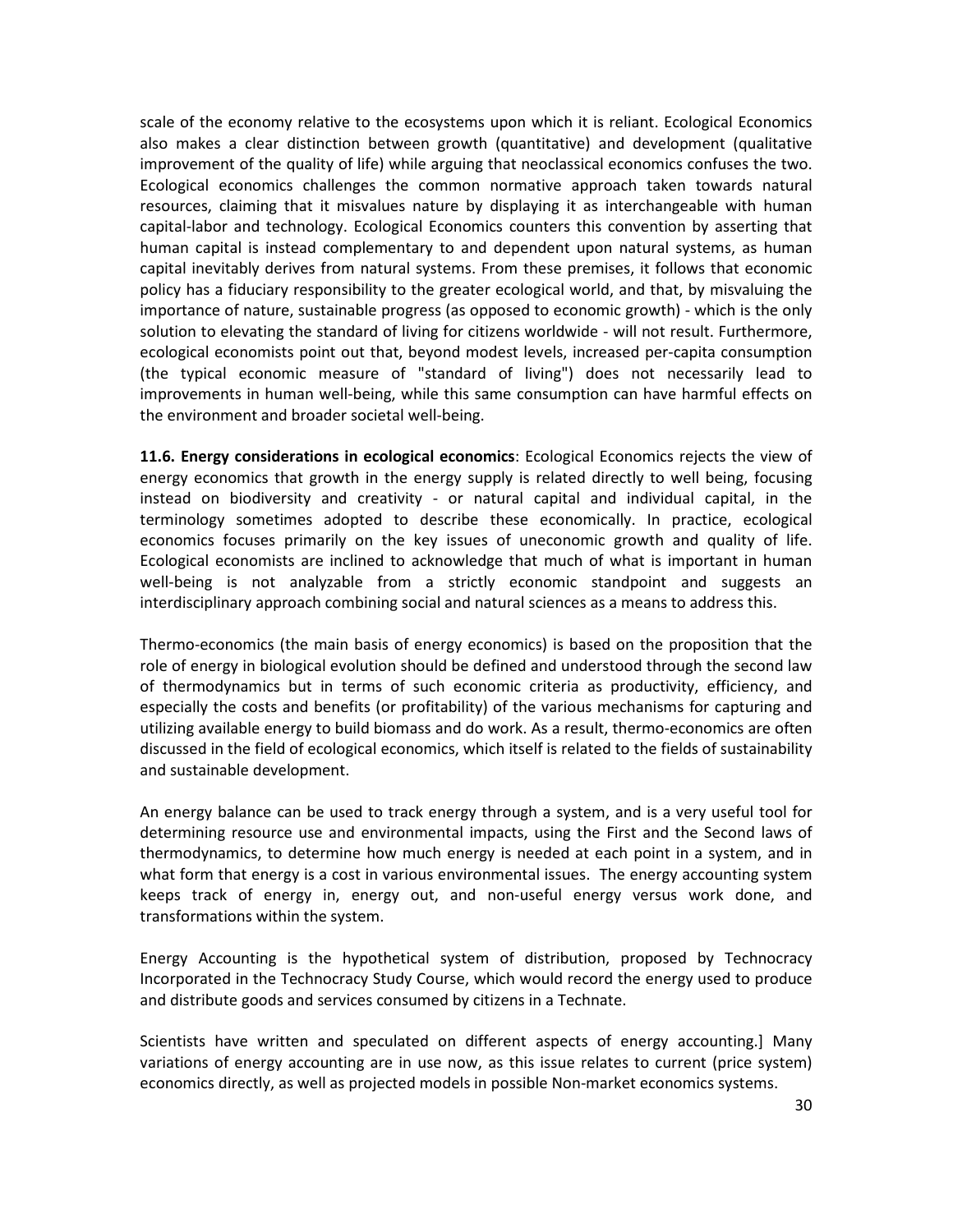In Wealth, Virtual Wealth and Debt, Frederick Soddy turned his attention to the role of energy in economic systems. He criticized the focus on monetary flows in economics, arguing that "real" wealth was derived from the use of energy to transform materials into physical goods and services. Soddy's economic writings were largely ignored in his time, but would later be applied to the development of bio-economics and ecological economics in the late 20th century.

11.7. Environmental services: A study was carried out by Costanza and colleagues to determine the 'price' of the services provided by the environment. This was determined by averaging values obtained from a range of studies conducted in very specific context and then transferring these without regard to that context. Dollar figures were averaged to a per hectare number for different types of ecosystem e.g. wetlands, oceans. A total was then produced which came out at 33 trillion US dollars (1997 values), more than twice the total GDP of the world at the time of the study. This study was criticized by pre-ecological and even some environmental economists for being inconsistent with assumptions of financial capital valuation - and ecological economists - for being inconsistent with an ecological economics focus on biological and physical indicators.

The whole idea of treating ecosystems as goods and services to be valued in monetary terms remains controversial to some. A common objection is that life is precious or priceless, but this demonstrably degrades to it being worthless under the assumptions of any branch of economics. Reducing human bodies to financial values is a necessary part of every branch of economics and not always in the direct terms of insurance or wages. Economics, in principle, assumes that conflict is reduced by agreeing on voluntary contractual relations and prices instead of simply fighting or coercing or tricking others into providing goods or services. In doing so, a provider agrees to surrender time and take bodily risks and other (reputation, financial) risks. Ecosystems are no different than other bodies economically except insofar as they are far less replaceable than typical labour or commodities.

Despite these issues, many ecologists and conservation biologists are pursuing ecosystem valuation. Biodiversity measures in particular appear to be the most promising way to reconcile financial and ecological values, and there are many active efforts in this regard. The growing field of biodiversity finance began to emerge in 2008 in response to many specific proposals such as the Ecuadoran Yasuni proposal or similar ones in the Congo. US news outlets treated the stories as a "threat" to "drill a park" reflecting a previously dominant view that NGOs and governments had the primary responsibility to protect ecosystems. However Peter Barnes and other commentators have recently argued that a guardianship/trustee/commons model is far more effective and takes the decisions out of the political realm.

Commodification of other ecological relations as in carbon credit and direct payments to farmers to preserve ecosystem services are likewise examples that permit private parties to play more direct roles protecting biodiversity. The United Nations Food and Agriculture Organization achieved near-universal agreement in 2008 that such payments directly valuing ecosystem preservation and encouraging permaculture were the only practical way out of a food crisis.

11.8. Reconsideration of externalities: Ecological economics is founded upon the view that the assumption that environmental and community costs and benefits are mutually canceling "externalities" is not warranted. Juan Martinez Alier, for instance, shows that the bulk of